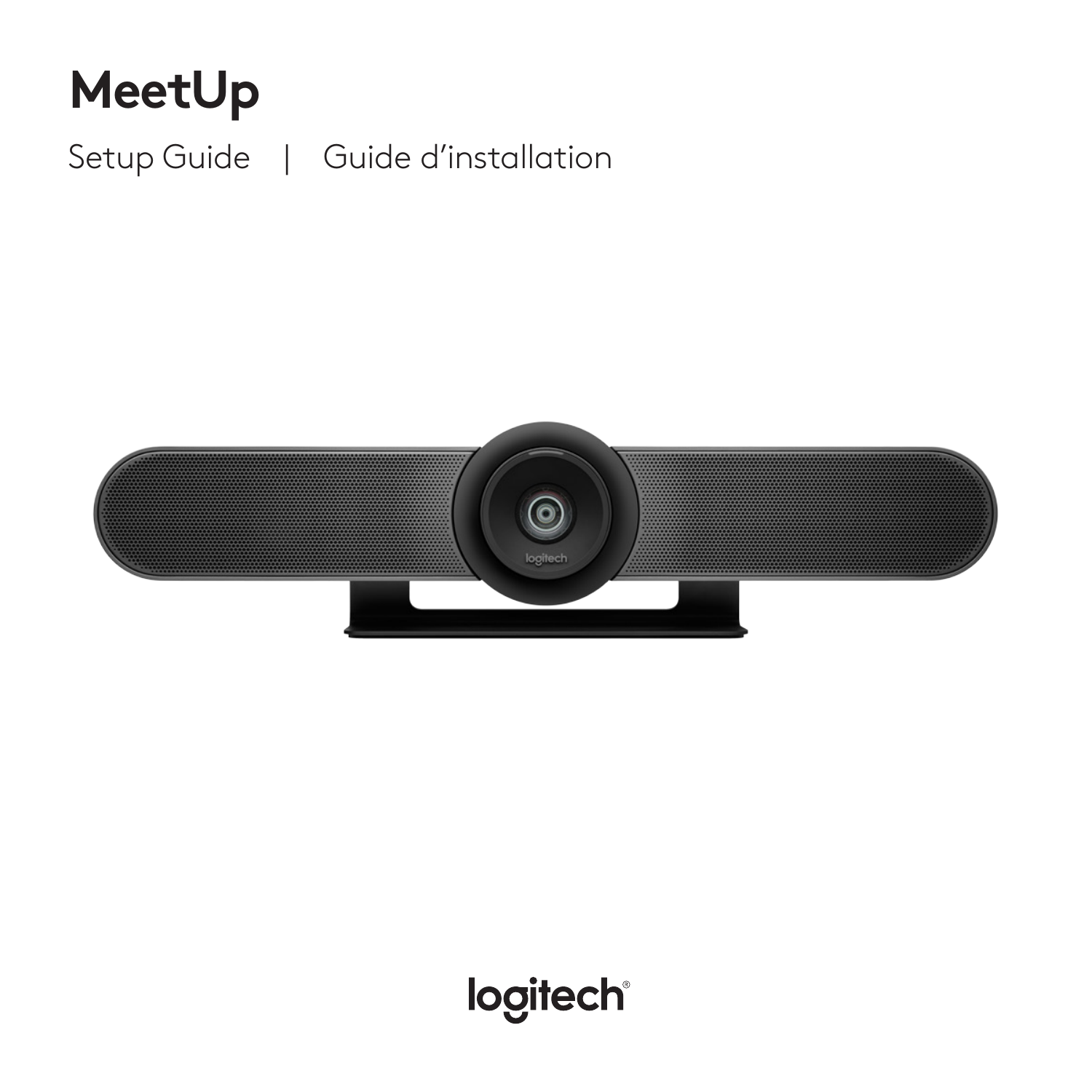| English 3    |  |  |  |  |  |  |  |  |
|--------------|--|--|--|--|--|--|--|--|
|              |  |  |  |  |  |  |  |  |
| Español 17   |  |  |  |  |  |  |  |  |
| Português 24 |  |  |  |  |  |  |  |  |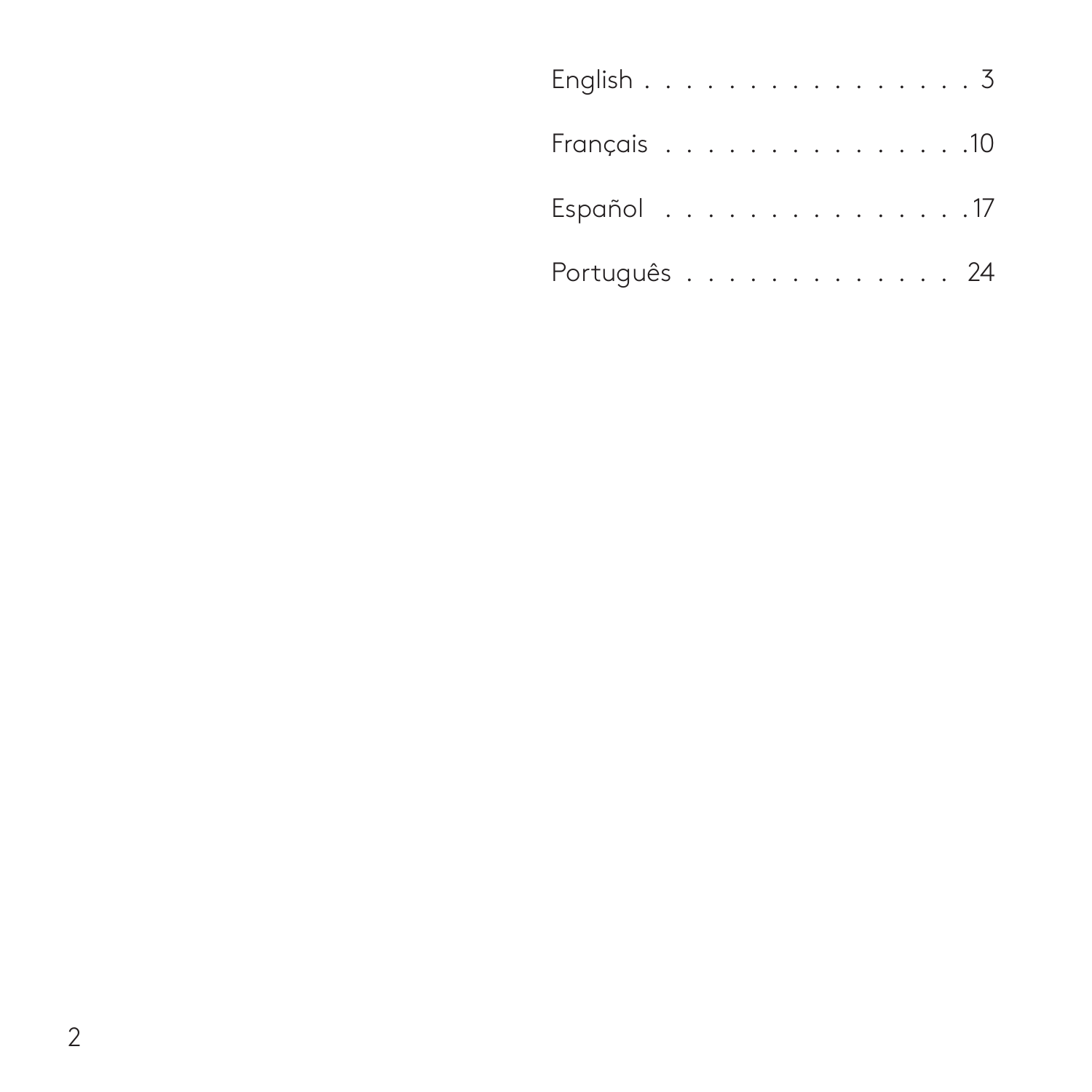**WHAT'S IN THE BOX**



- **1.** MeetUp camera and speakerphone unit
- **2.** Remote control
- **3.** 5m USB cable
- **4.** Power adapter
- **5.** Wall mounting bracket
- **6.** Wall mounting hardware
- **7.** Documentation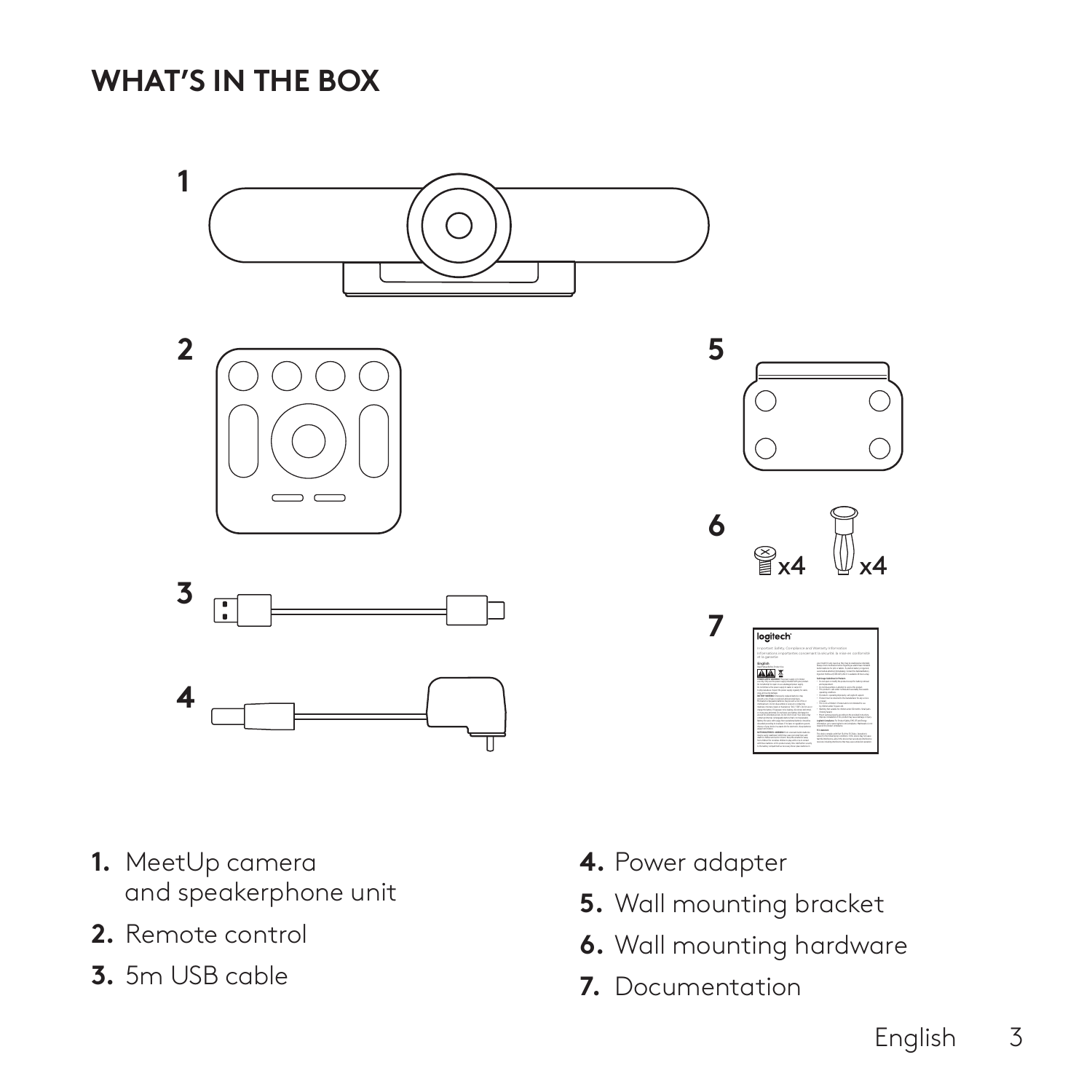#### **WHAT'S WHAT**

#### CAMERA SPEAKERPHONE



- **1.** Security slot
- **2.** Remote control pairing
- **3.** USB
- **4.** Power
- **5.** Optional expansion microphone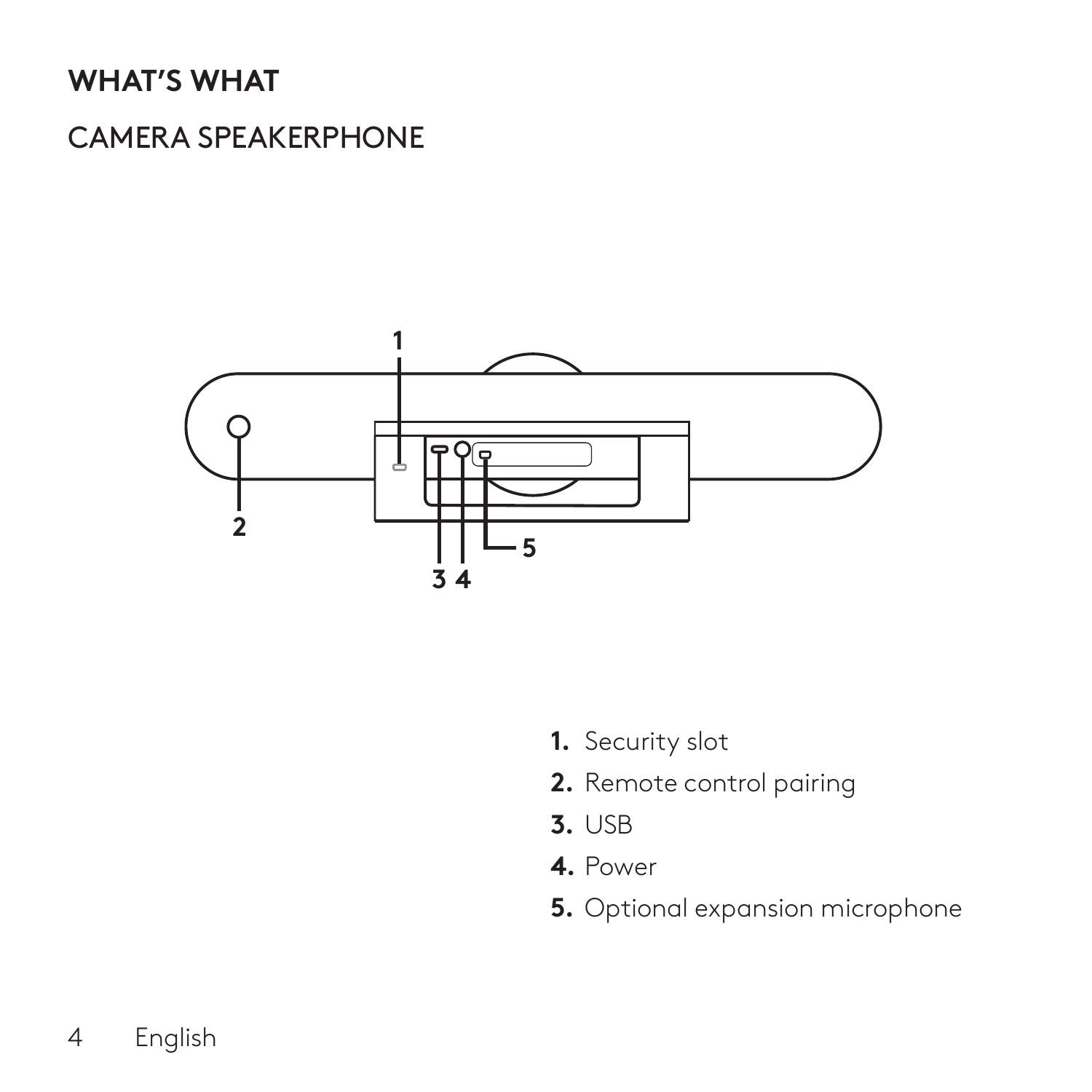REMOTE



- **1.** Microphone mute
- **2.** Call answer
- **3.** Call end
- **4.** *Bluetooth*® pairing
- **5.** Volume up/down
- **6.** Zoom in/out
- **7.** Camera pan/tilt
- **8.** Camera home
- **9.** Camera preset
	- \* Please note that not all applications support call answer and end buttons.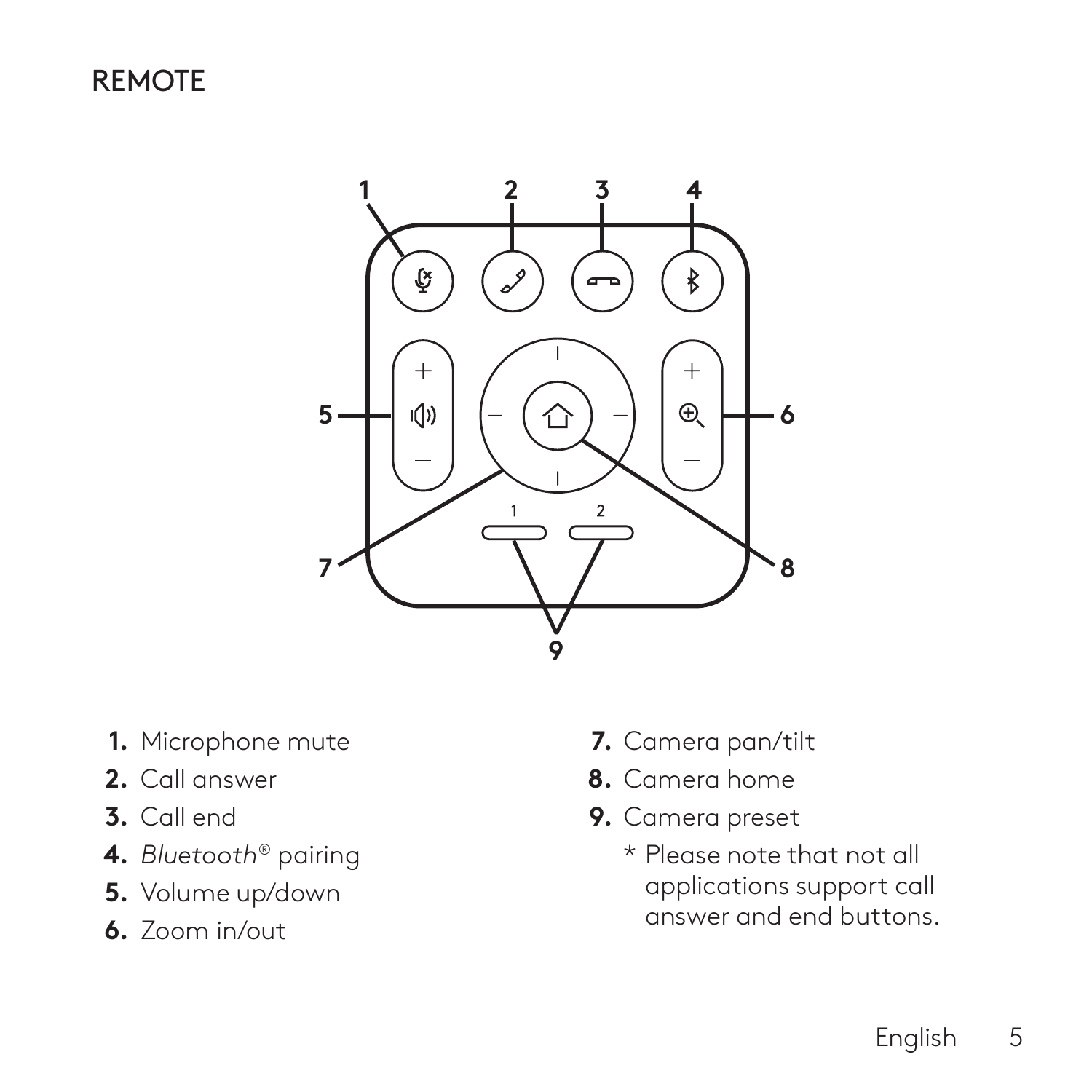**Thanks for buying MeetUp.** We think you'll find the extra wide field of view will help everyone feel included in the meeting, enhancing communication.

# **PLACEMENT**

We recommend placing the camera as close to eye level as possible. Best results typically come from mounting below the monitor.

- **1.** Place on a table or shelf near the monitor.
- **2.** Connect the cables.
- **3.** Mount on the wall:
	- **a.** Attach bracket to the wall. Please use the appropriate type of screws for your wall type.



**b.** Attach the camera to the bracket.



**4.** Mount to the TV: An optional TV mount bracket is available on Logitech.com.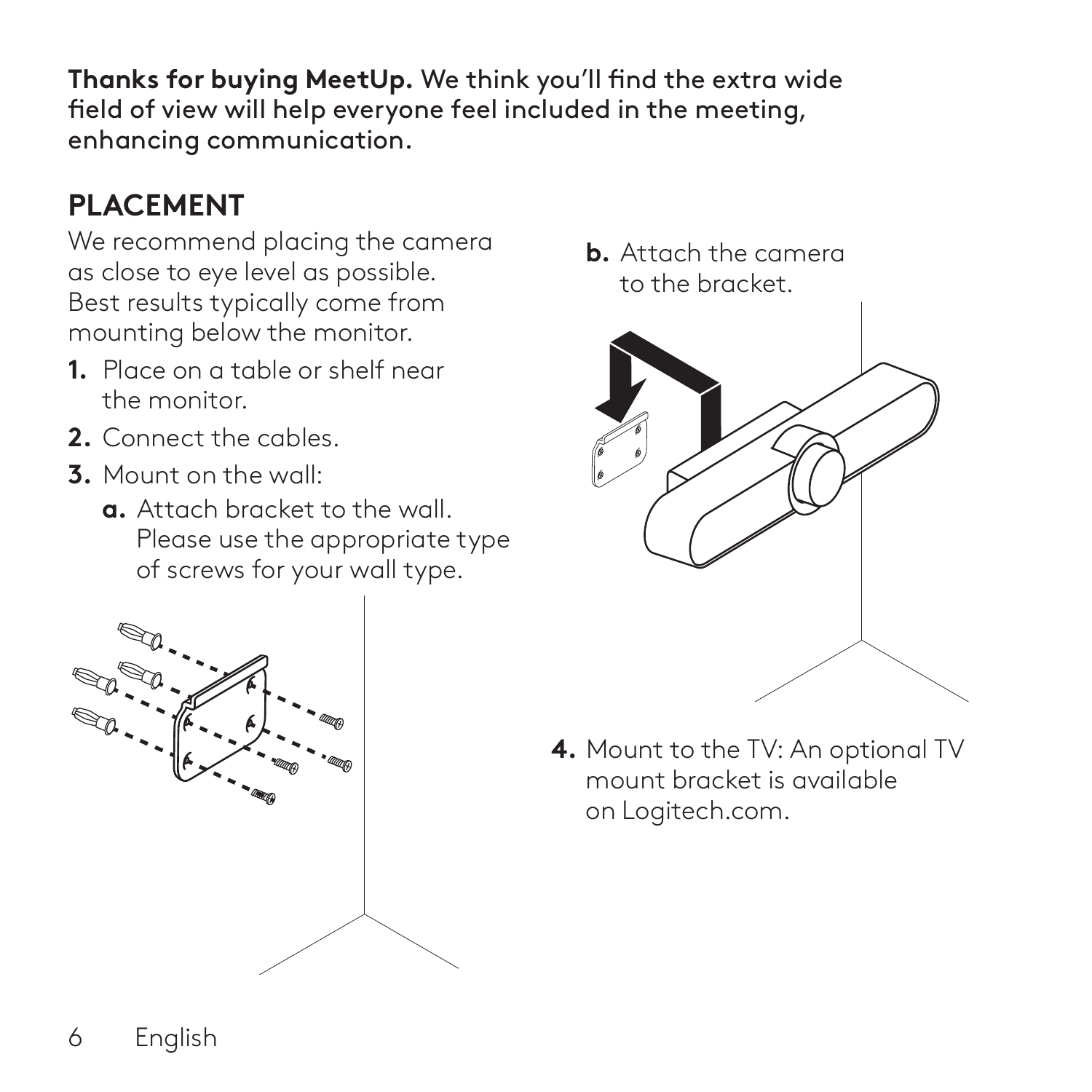# **CONNECTION**

Connecting MeetUp is the same whether you plan on using a dedicated computer in the room, or your team members bring a laptop to the room to run the meeting.

**1.** Plug MeetUp into power.



**2.** Connect the USB cable from MeetUp to the computer.



**3.** Connect the TV to the computer.



Diagram of all connections:

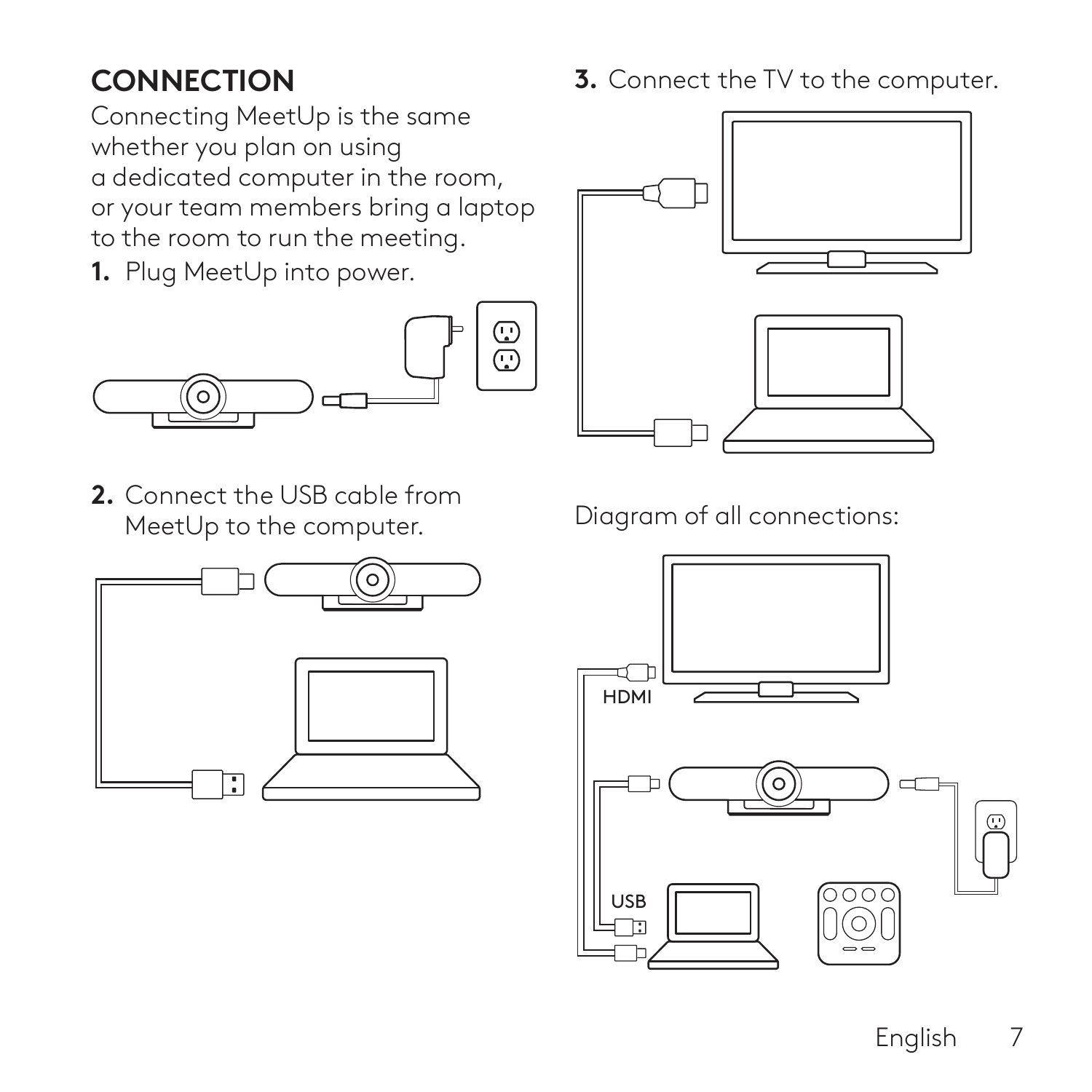### **MAKE MEETUP THE DEFAULT DEVICE**

Ensure that MeetUp is chosen as the camera, speaker and microphone in your video conferencing applications. Please consult the application documentation for further instructions on how to do this.

# **NOTE REGARDING 4K VIDEO**

The USB 2.0 cable included with MeetUp supports FullHD video (up to 1080p). If you plan on using 4k video, please use a USB 3.0 cable (not included).

# **STARTING A VIDEO CALL**

After installing MeetUp and ensuring it is the default device in your video conferencing application, simply start the application in the normal manner and enjoy the benefits of improved audio and video.

### **PAIRING MEETUP TO A** *BLUETOOTH* **DEVICE**

You can use MeetUp for audio calls when paired to a *Bluetooth* device. To pair your *Bluetooth* device

- to MeetUp, follow these simple step:
- **1.** Press and hold the *Bluetooth* button on the remote control until you see a flashing blue light near the camera lens.
- **2.** Place your mobile device in *Bluetooth* pairing mode and select "Logitech MeetUp".

You are now ready to use MeetUp for audio calls.

Pressing the *Bluetooth* button on the remote after pairing will disconnect the *Bluetooth* device (it will still be "paired" but not "connected"). Pressing it again will reconnect the last paired device in range.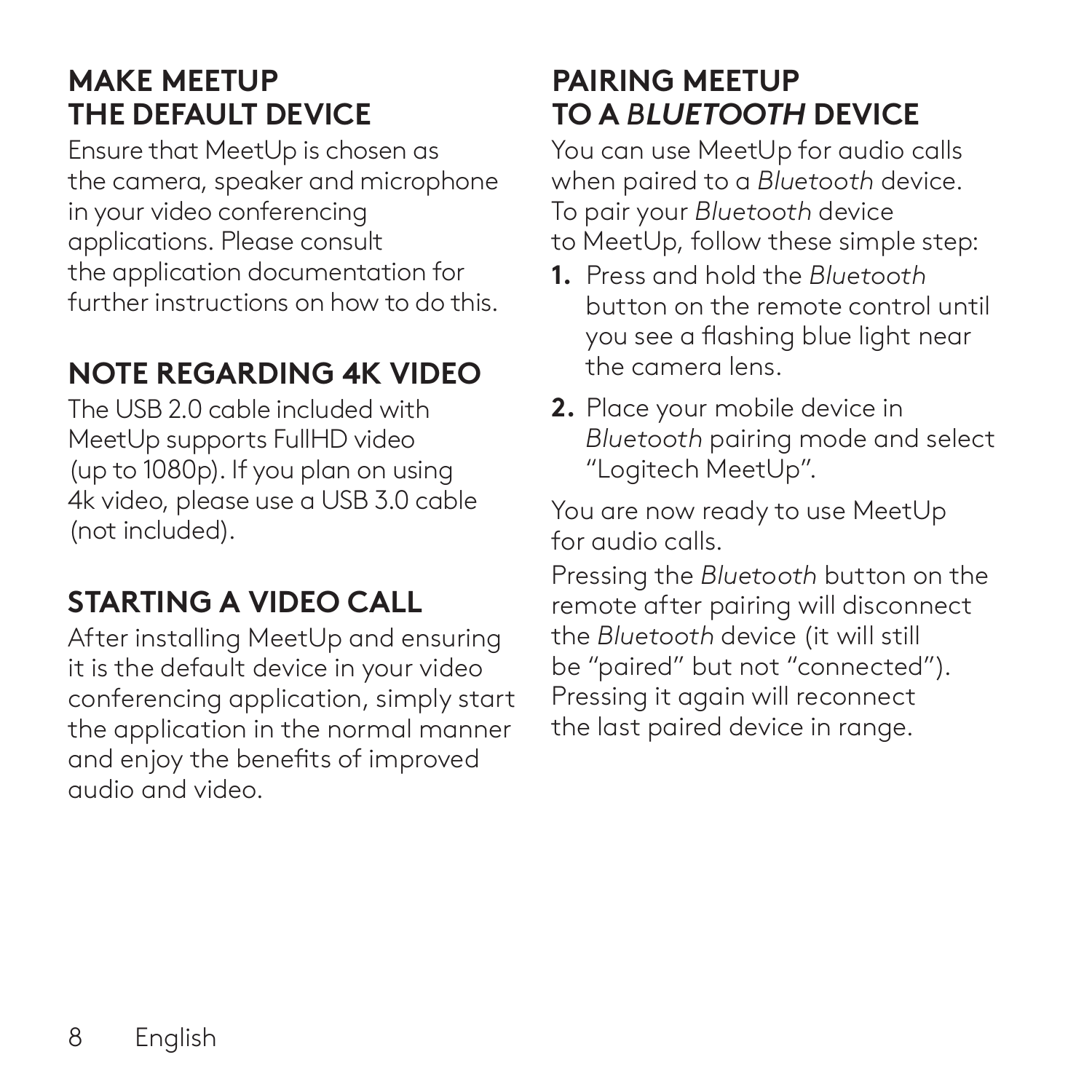### **PAIRING THE REMOTE CONTROL TO THE CAMERA**

Your camera and remote control are paired at the factory. However, if you need to pair a remote to the camera (such as when replacing a lost remote) do the following:

- **1.** Press and hold button on the back of the camera until LED flashes blue.
- **2.** Press and hold the *Bluetooth* button on the remote for 10 seconds to place it in pairing mode.
- **3.** Once the remote and camera are paired the LED will stop flashing.
- **4.** If the pairing fails, the LEDs will keep flashing. Start from step 2 and repeat.

# **FOR MORE INFORMATION**

You can find additional information on MeetUp including:

- FAQs
- Software to enable functions in various applications
- How to order replacement parts
- And more at **www.Logitech.com/MeetUp**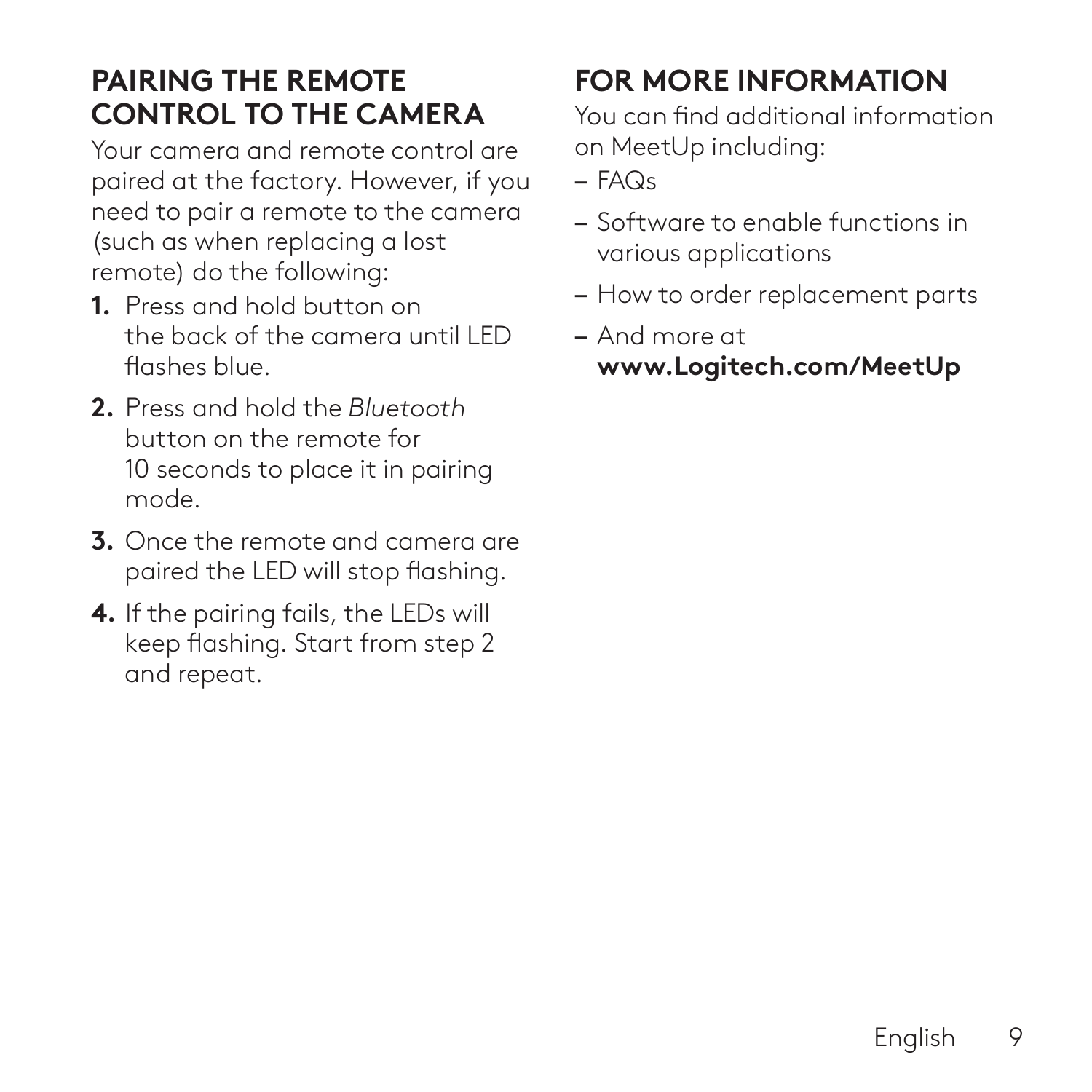**CONTENU DU COFFRET**



- **1.** Caméra avec haut-parleur intégré MeetUp
- **2.** Télécommande
- **3.** Câble USB de 5 m
- 10 Français
- **4.** Adaptateur secteur
- **5.** Support pour fixation murale
- **6.** Matériel pour montage mural
- **7.** Documentation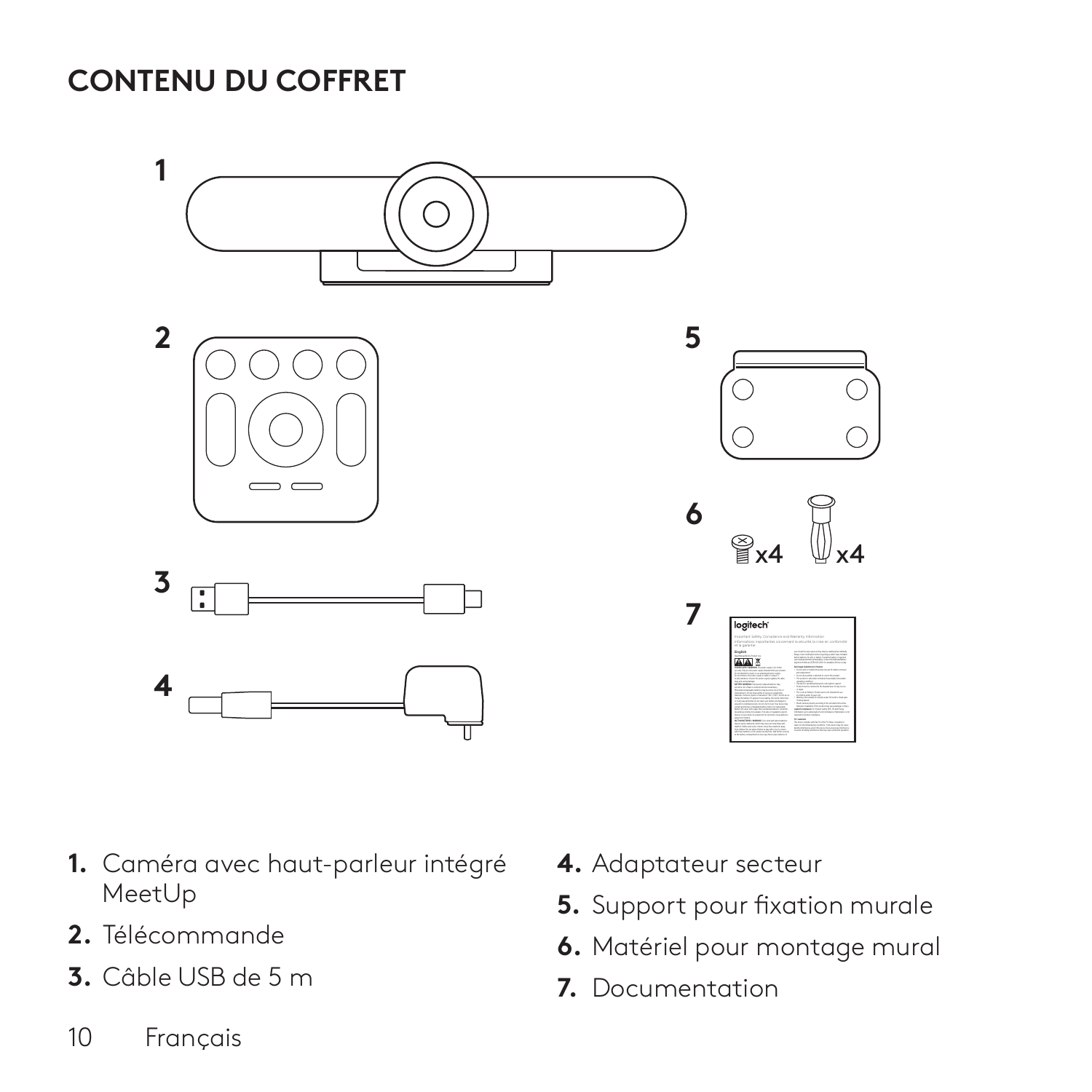### **DISPOSITIF**

### HAUT-PARLEUR DE CAMÉRA



- **1.** Emplacement de sécurité
- **2.** Couplage par télécommande
- **3.** USB
- **4.** Alimentation
- **5.** Extension microphones facultative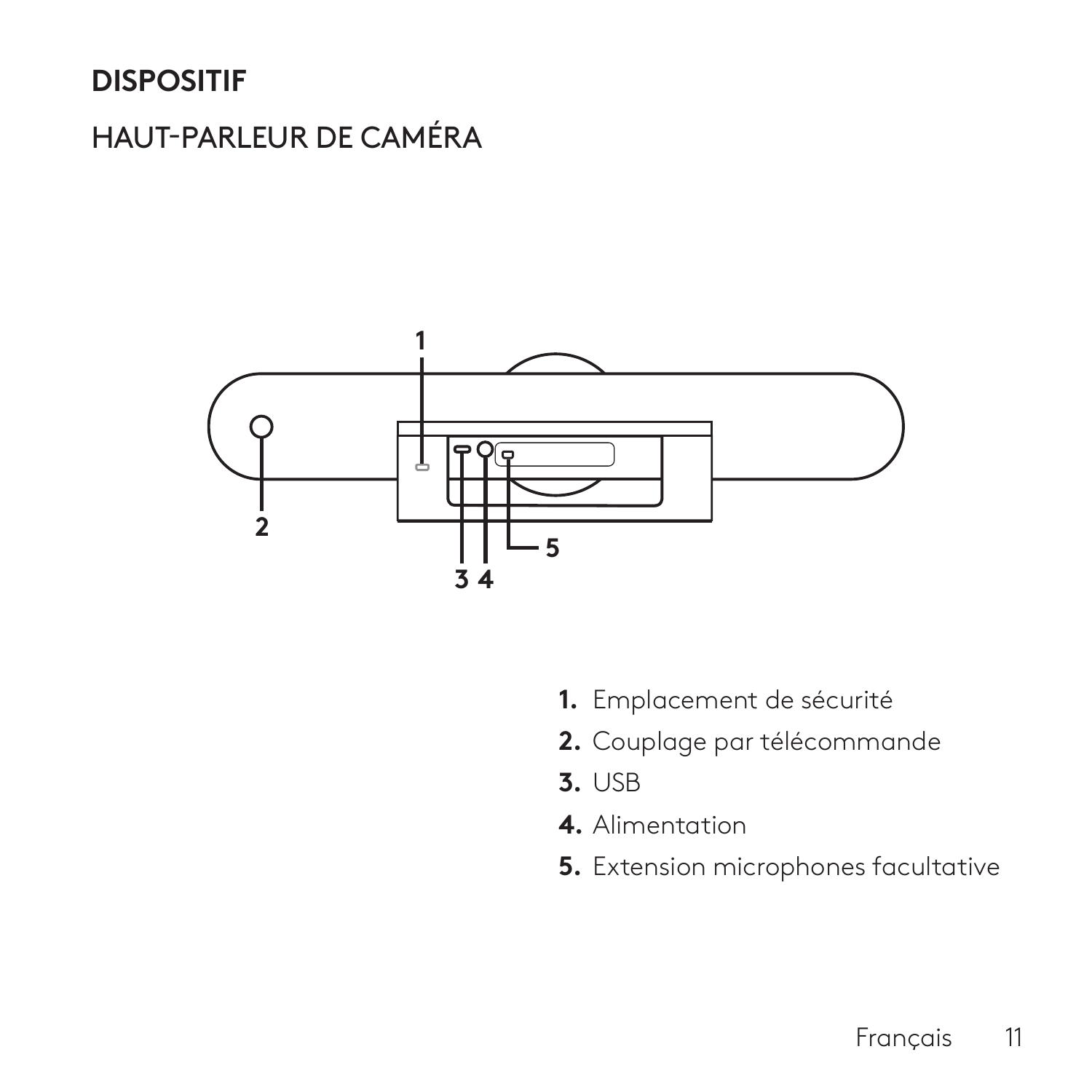# TÉLÉCOMMANDE



- **1.** Sourdine du microphone
- **2.** Prise d'appel
- **3.** Fin d'appel
- **4.** Couplage *Bluetooth*®
- **5.** Volume +/-
- **6.** Zoom avant/arrière
- **7.** Mouvement panoramique/ inclinaison de la caméra
- **8.** Accueil de la caméra
- **9.** Préréglage de la caméra
	- \* Veuillez noter que certaines applications ne prennent pas en charge les boutons de prise et de fin d'appel.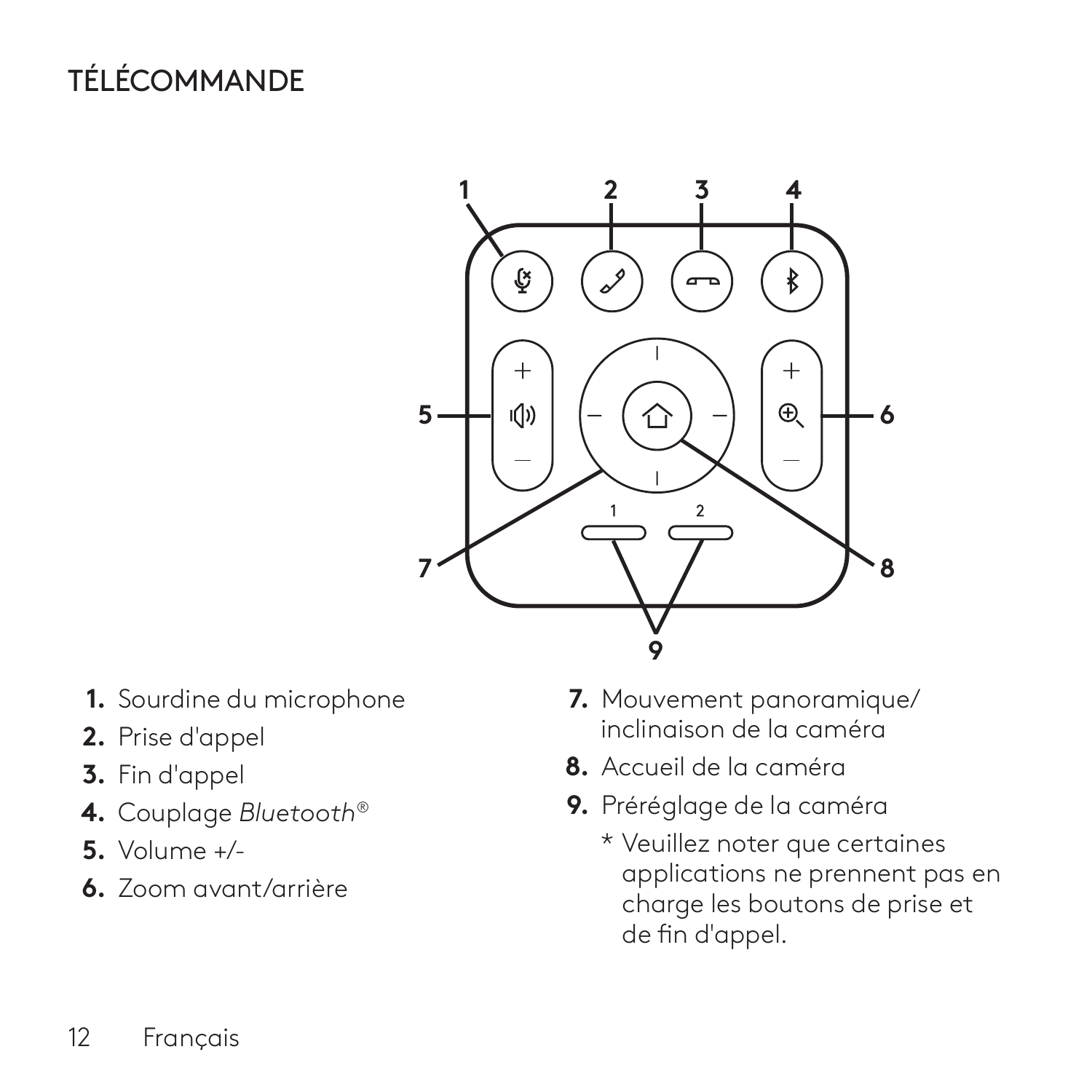#### **Nous vous remercions d'avoir acheté la caméra MeetUp.**

Vous verrez comme le champ de vision extra-large permet d'inclure tous les participants à la réunion et d'optimiser la communication.

### **INSTALLATION**

Nous vous recommandons de positionner la caméra à hauteur des yeux, dans la mesure du possible. Les résultats obtenus sont généralement bien meilleurs lorsque le dispositif est installé en dessous du moniteur.

- **1.** Placez la caméra sur une table ou une étagère à côté du moniteur.
- **2.** Connectez les câbles.
- **3.** Montez le dispositif au mur:
	- **a.** Fixez le support au mur. Utilisez des vis adaptées à votre type de mur.







**4.** Montage sur un téléviseur: un support pour téléviseur (en option) est disponible sur Logitech.com.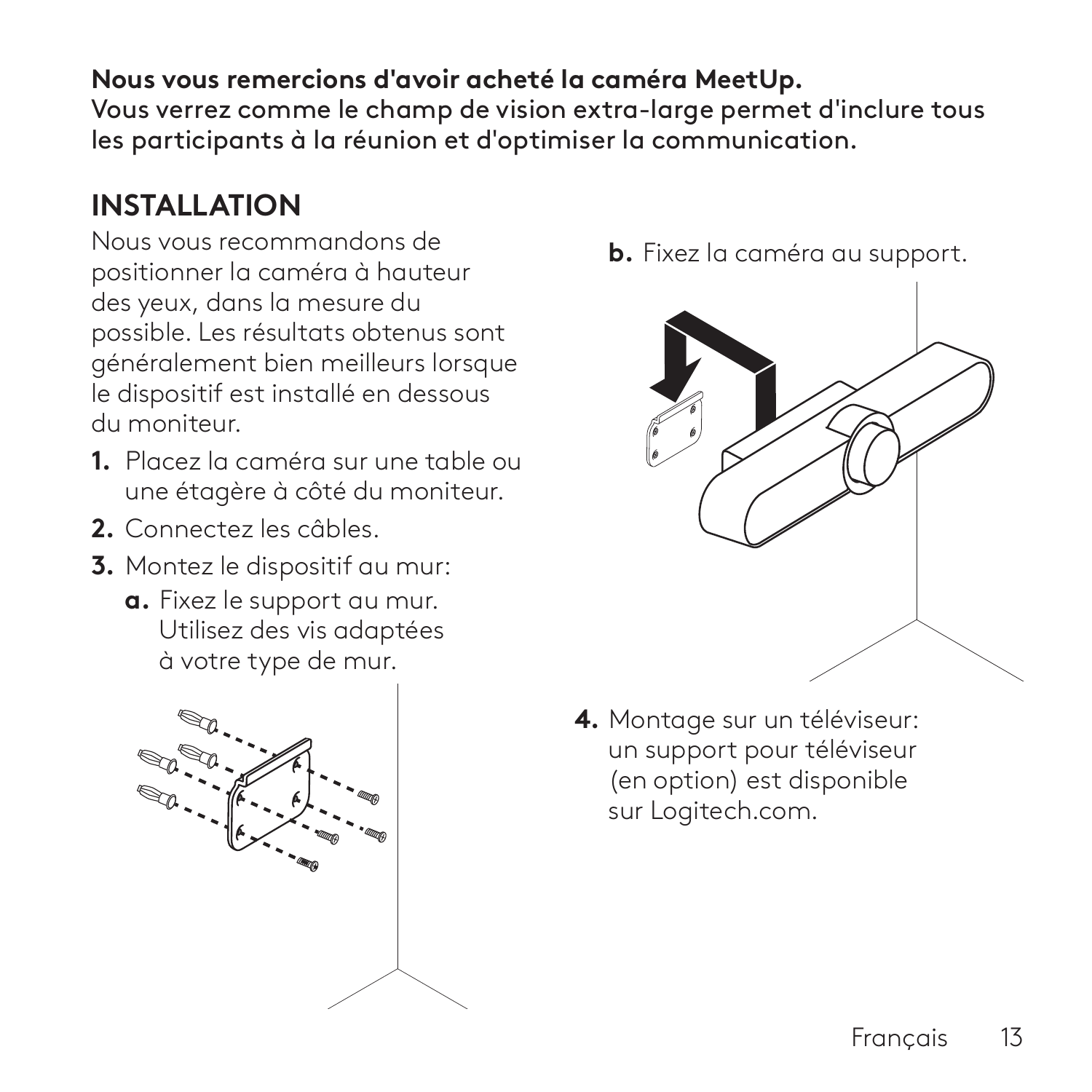# **CONNEXION**

Que vous utilisiez un ordinateur dédié dans la salle de réunion ou que les membres de votre équipe y apportent un ordinateur portable, le processus de connexion de la caméra MeetUp reste le même.

**1.** Branchez la caméra MeetUp à une prise de courant.



**2.** Connectez le câble USB de la caméra MeetUp à l'ordinateur. **3.** Connectez le téléviseur à l'ordinateur.



Schéma de l'ensemble des connexions:



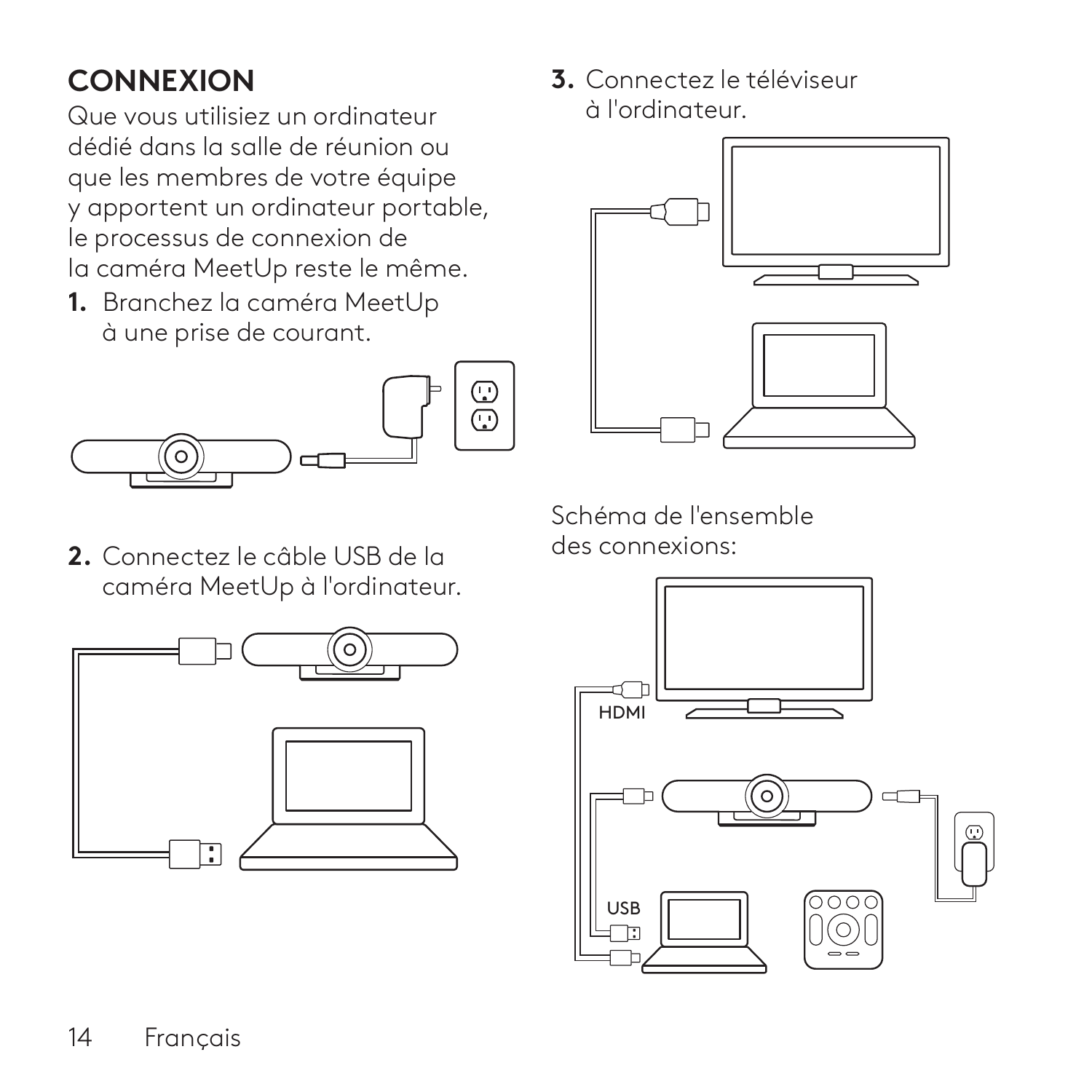#### **CONFIGURATION DE LA CAMÉRA MEETUP EN TANT QUE DE DISPOSITIF PAR DÉFAUT**

Vérifiez que la caméra MeetUp est sélectionnée en tant que caméra, haut-parleur et microphone dans vos applications de visioconférence. Veuillez consulter la documentation fournie avec vos applications pour savoir comment procéder.

#### **REMARQUE CONCERNANT LA VIDÉO 4K**

Le câble USB 2.0 fourni avec la caméra MeetUp prend en charge les vidéos Full HD (jusqu'à 1080p). Si vous souhaitez passer au format vidéo 4k, veuillez utiliser un câble USB 3.0 (non fourni).

# **DÉMARRER UN APPEL VIDÉO**

Après avoir installé la caméra MeetUp et l'avoir configurée comme dispositif par défaut dans votre application de visioconférence, démarrez l'application normalement et profitez d'une qualité audio et vidéo optimale.

#### **COUPLAGE DE LA CAMÉRA MEETUP À UN DISPOSITIF** *BLUETOOTH*

Vous pouvez utiliser la caméra MeetUp pour des appels audio lorsqu'elle est couplée à un dispositif *Bluetooth*. Pour coupler votre dispositif *Bluetooth* à la caméra MeetUp, procédez comme suit:

- **1.** Maintenez appuyé le bouton *Bluetooth* de la télécommande jusqu'à ce que le témoin près de la lentille de la caméra clignote en bleu.
- **2.** Activez le couplage *Bluetooth* de votre dispositif mobile et sélectionnez "Logitech MeetUp".

Vous pouvez maintenant utiliser MeetUp pour vos appels audio. Si vous appuyez sur le bouton *Bluetooth* de la télécommande après avoir effectué le couplage, le dispositif *Bluetooth* sera déconnecté (le couplage sera établi, mais pas la connexion). Le fait d'appuyer sur le bouton une seconde fois reconnectera le dernier dispositif couplé dans la zone de portée de la caméra.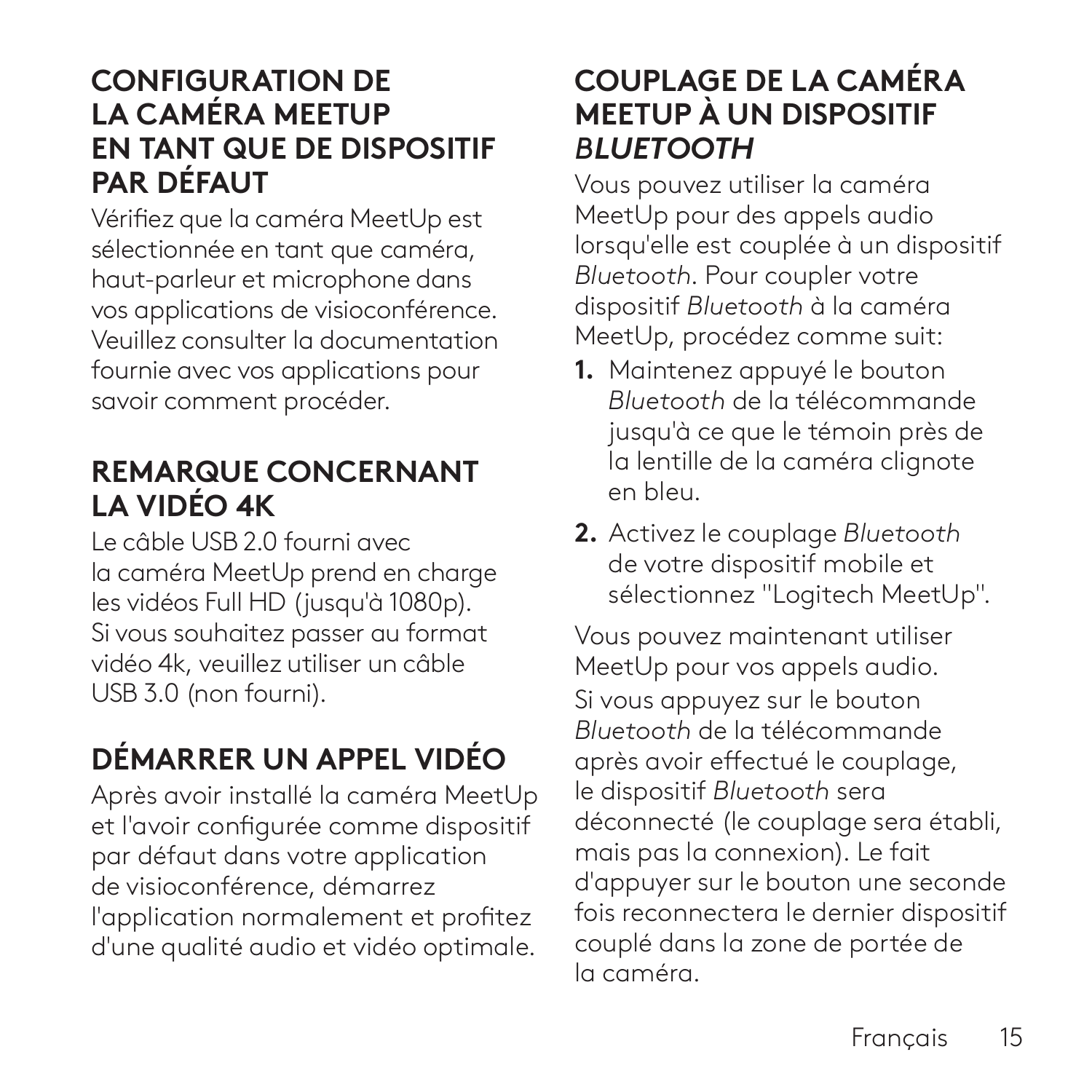#### **COUPLAGE DE LA TÉLÉCOMMANDE À LA CAMÉRA**

Votre caméra et sa télécommande sont couplées en usine. Cependant, si vous souhaitez coupler une autre télécommande à la caméra (lorsque vous avez égaré la télécommande d'origine, par exemple), procédez comme suit:

- **1.** Maintenez appuyé le bouton à l'arrière de la caméra jusqu'à ce que le témoin lumineux clignote en bleu.
- **2.** Appuyez sur le bouton *Bluetooth* de la télécommande pendant 10 secondes pour la passer en mode de couplage.
- **3.** Une fois télécommande et la caméra couplées, le témoin lumineux cesse de clignoter.
- **4.** Si le couplage échoue, les témoins lumineux continueront de clignoter. Reprenez l'ensemble de la procédure à partir de la deuxième étape.

# **POUR EN SAVOIR PLUS**

Des informations supplémentaires sur la caméra MeetUp sont disponibles, notamment:

- Questions fréquentes
- Logiciels permettant d'activer des fonctions dans différentes applications
- Modalités de commande de pièces de rechange
- Et bien plus encore, à l'adresse **www.Logitech.com/MeetUp**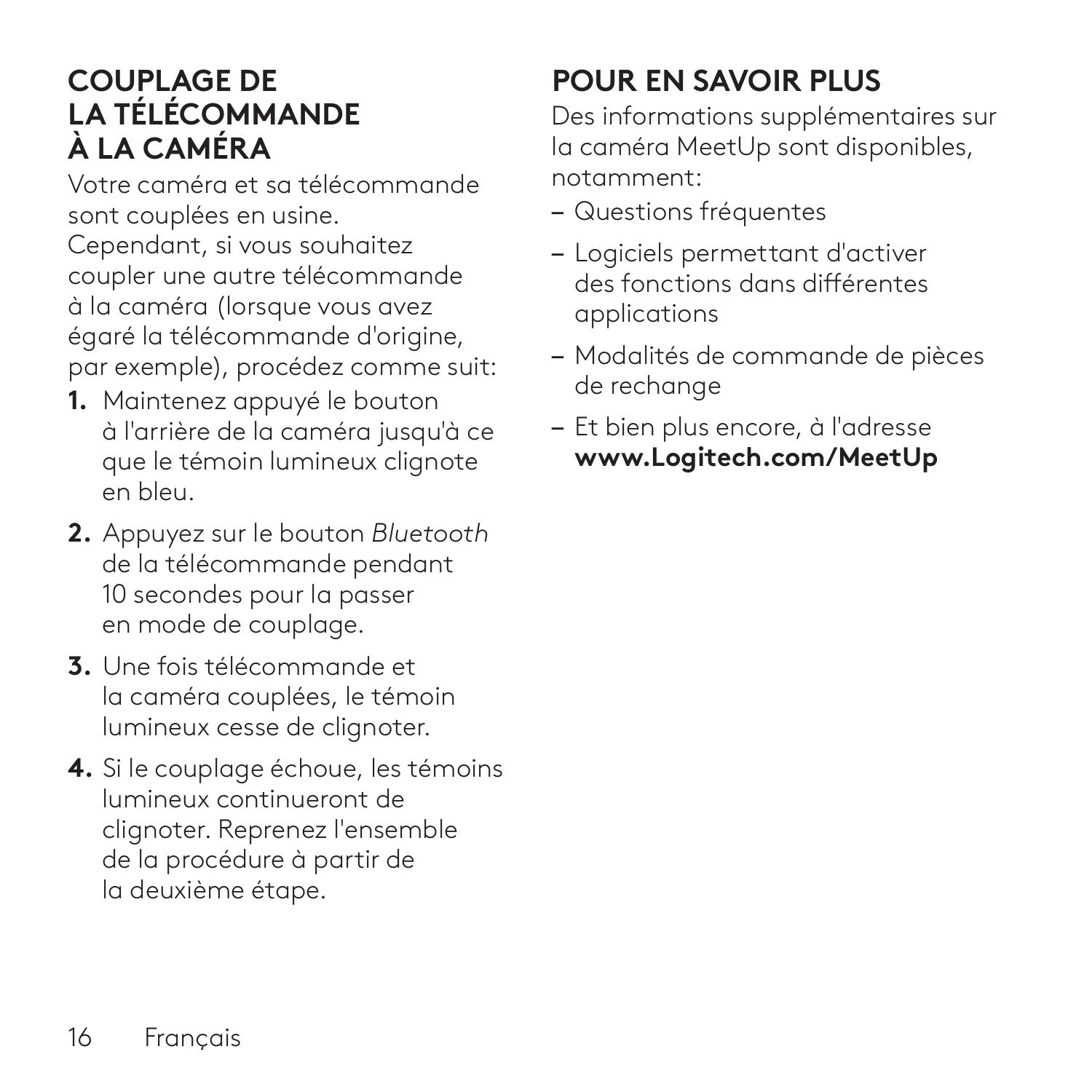**CONTENIDO DE LA CAJA**



- **1.** Cámara MeetUp y unidad de sistema manos libres
- **2.** Control remoto
- **3.** Cable USB de 5 m
- **4.** Adaptador de corriente
- **5.** Soporte de montaje en pared
- **6.** Accesorios para montaje en pared
- **7.** Documentación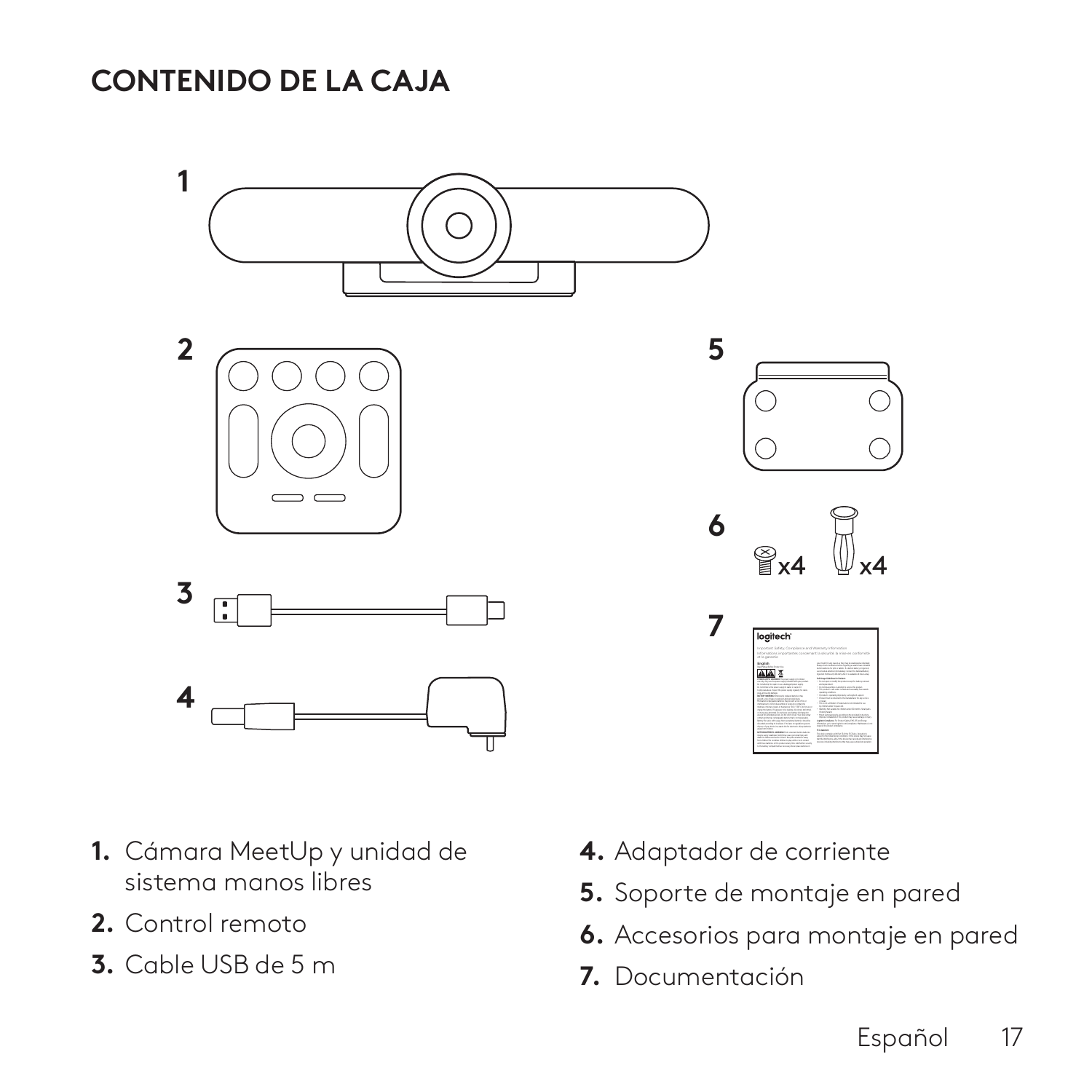# **QUÉ ES CADA COSA**

SISTEMA MANOS LIBRES DE CÁMARA



- **1.** Conector de seguridad
- **2.** Emparejamiento del remoto
- **3.** USB
- **4.** Alimentación
- **5.** Micrófono de expansión opcional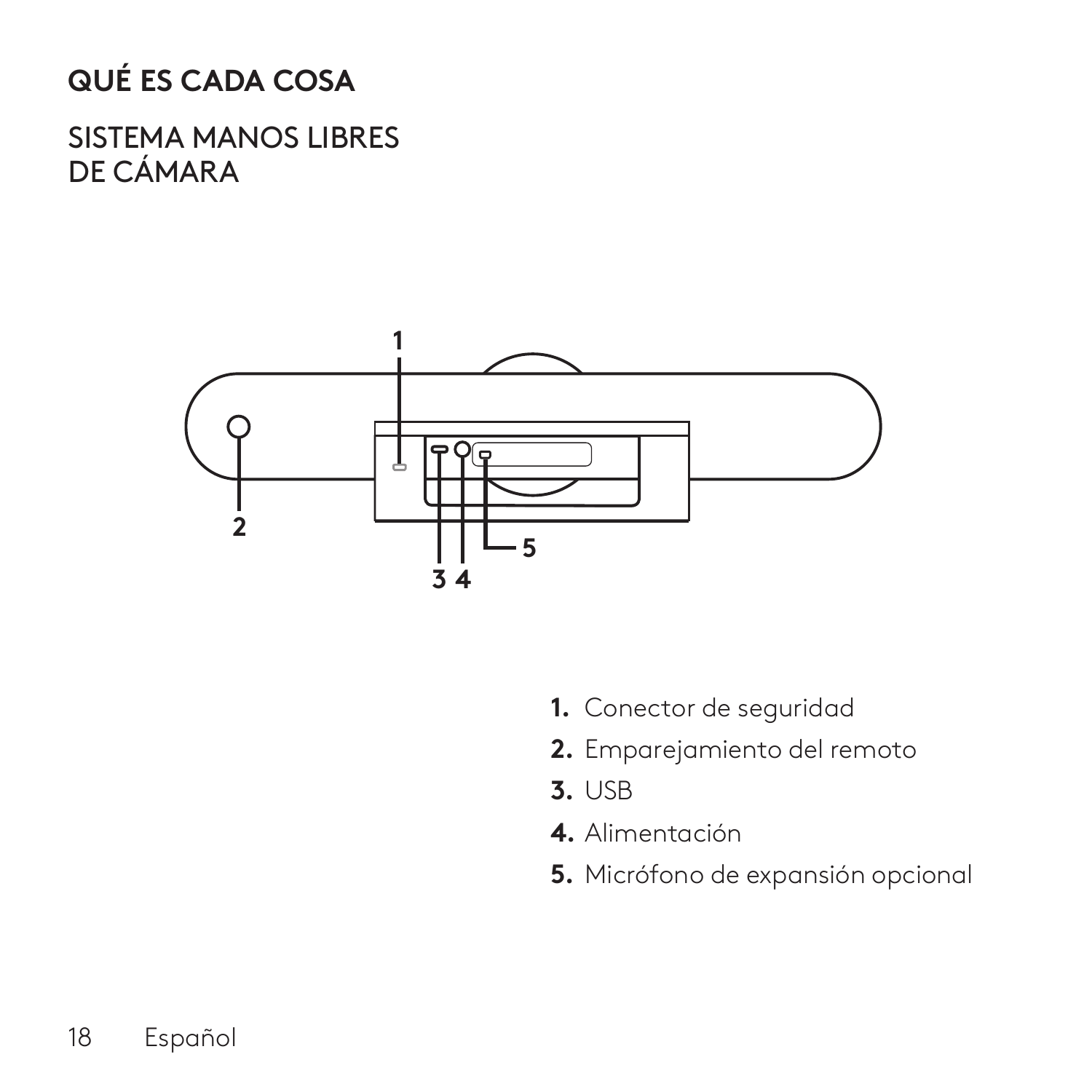#### REMOTO



- **1.** Silenciamiento de micrófono
- **2.** Respuesta de llamada
- **3.** Finalización de llamada
- **4.** Emparejamiento *Bluetooth*®
- **5.** Subir y bajar volumen
- **6.** Zoom para ampliar/reducir
- **7.** Panorámica/inclinación de cámara
- **8.** Centrar cámara
- **9.** Valores predeterminados de cámara
	- \* Ten en cuenta que no todas las aplicaciones admiten los botones de respuesta y finalización de llamada.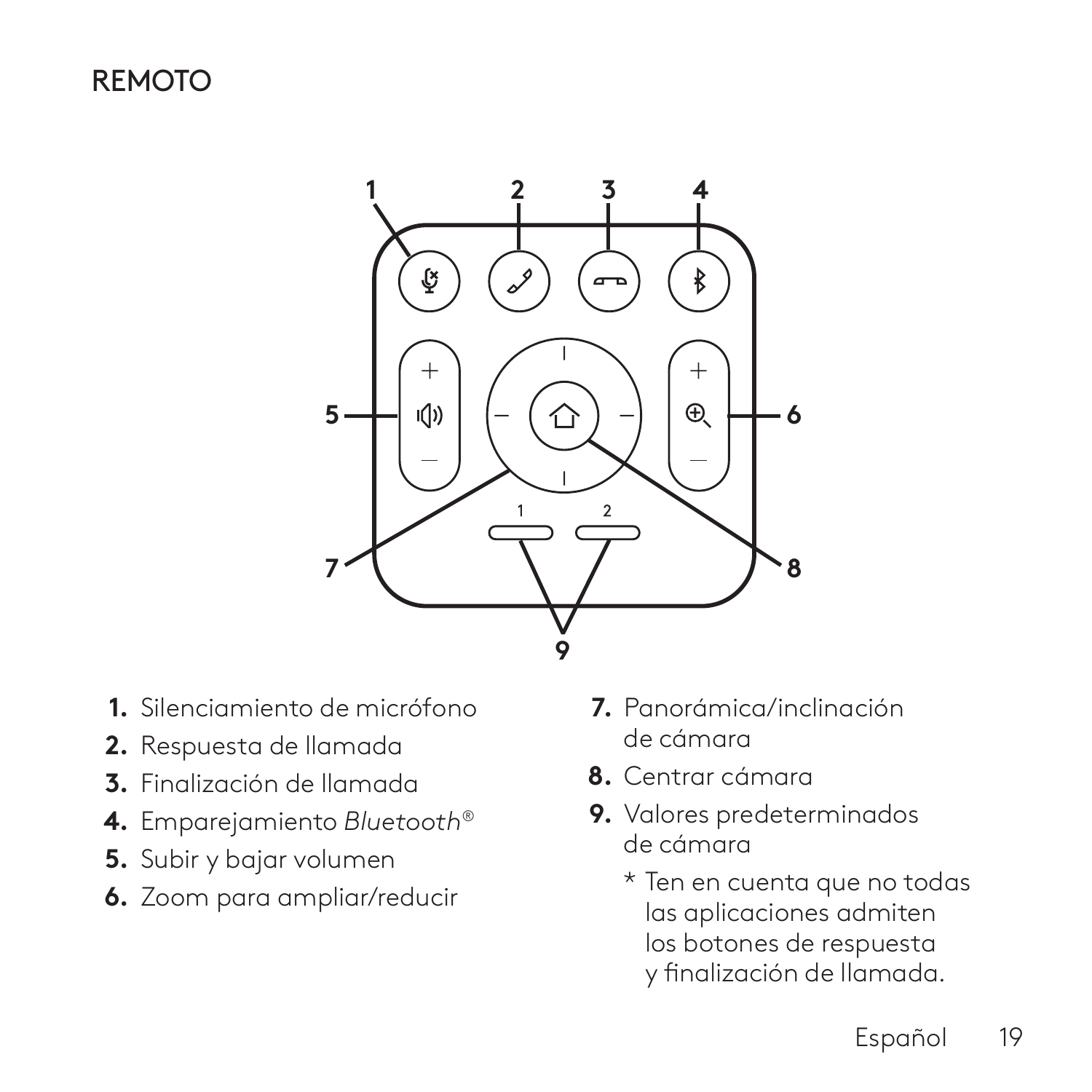**Gracias por comprar MeetUp.** Pensamos que apreciarás que el campo visual extra amplio ayudará a que todos se sientan incluidos en la reunión, lo que mejorará la comunicación.

# **COLOCACIÓN**

Recomendamos colocar la cámara lo más cerca posible de la altura de la mirada. Los mejores resultados suelen obtenerse con el montaje debajo del monitor.

- **1.** Coloca en una mesa o estante cerca del monitor.
- **2.** Conecta los cables.
- **3.** Monta en la pared:
	- **a.** Monta el soporte en la pared. Usa el tipo de tornillos adecuado para el tipo de pared.



**b.** Acopla la cámara al soporte.



**4.** Monta en el televisor: En Logitech.com encontrarás un soporte de montaje en televisor opcional.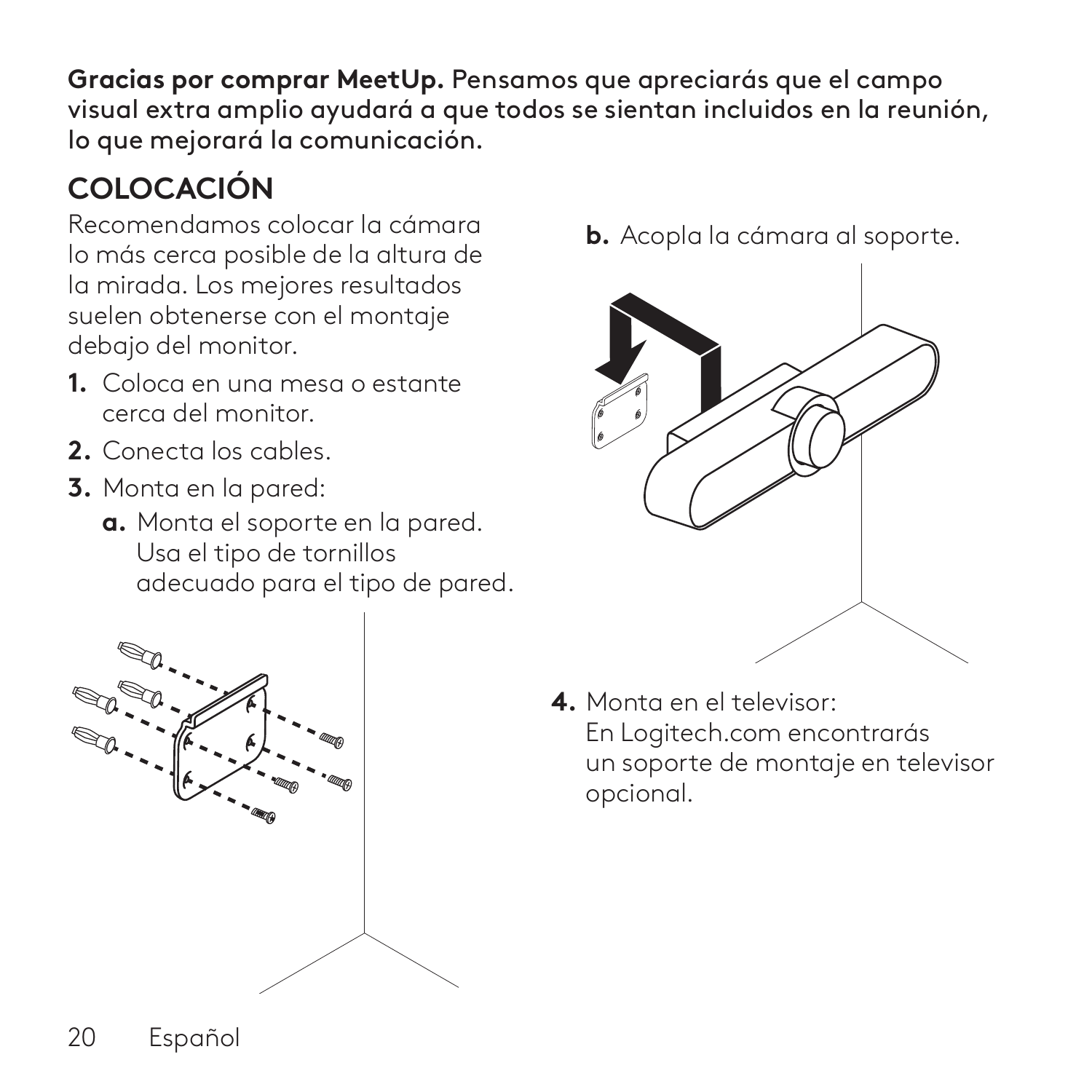# **CONEXIÓN**

La conexión de MeetUp es la misma tanto si piensas usar una computadora exclusiva en la sala como si los miembros del equipo llevan una laptop a la sala para realizar la reunión.

**1.** Conecta MeetUp a la alimentación.



**2.** Conecta el cable USB de MeetUp a la computadora.



**3.** Conecta el televisor a la computadora.



Diagrama de todas las conexiones:

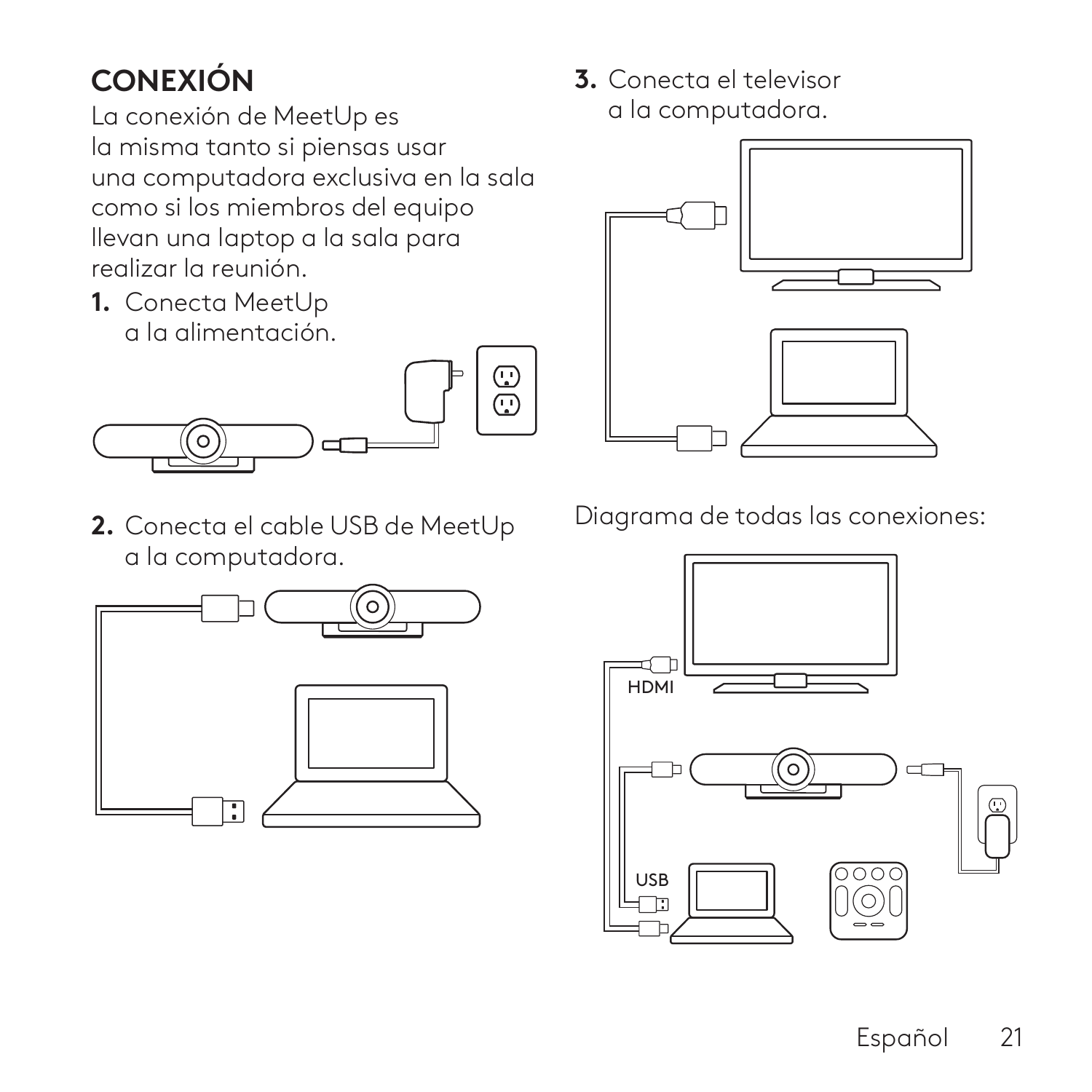#### **CONFIGURA MEETUP COMO DISPOSITIVO PREDETERMINADO**

Asegúrate de elegir MeetUp como cámara, altavoz y micrófono en las aplicaciones de videoconferencia. Consulta la documentación de la aplicación para más instrucciones sobre cómo hacerlo.

### **NOTA SOBRE VIDEO 4K**

El cable USB 2.0 incluido con MeetUp admite video Full HD (hasta 1080p). Si piensas usar video 4K, usa un cable USB 3.0 (no incluido).

#### **INICIO DE UNA VIDEOCONFERENCIA**

Después de la instalación de MeetUp y de asegurarte de que sea el dispositivo predeterminado en la aplicación de videoconferencia, inicia la aplicación del modo normal y disfruta de las ventajas del audio y video mejorados.

#### **EMPAREJAMIENTO DE MEETUP A UN DISPOSITIVO** *BLUETOOTH*

Puedes usar MeetUp para llamadas de audio cuando esté emparejada con un dispositivo *Bluetooth*. Para emparejar el dispositivo *Bluetooth* a MeetUp, sigue estos simples pasos:

- **1.** Mantén pulsado el botón de *Bluetooth* en el remoto hasta que se vean destellos azules cerca de la lente de la cámara.
- **2.** Coloca el dispositivo móvil en modo de emparejamiento *Bluetooth* y selecciona "Logitech MeetUp".

Ya puedes usar MeetUp para llamadas de audio. Al pulsar el botón de *Bluetooth* en el remoto después del emparejamiento se desconectará el dispositivo *Bluetooth* (seguirá "emparejado", pero no "conectado"). Al volver a pulsarlo se reconectará el último dispositivo emparejado dentro del radio de acción.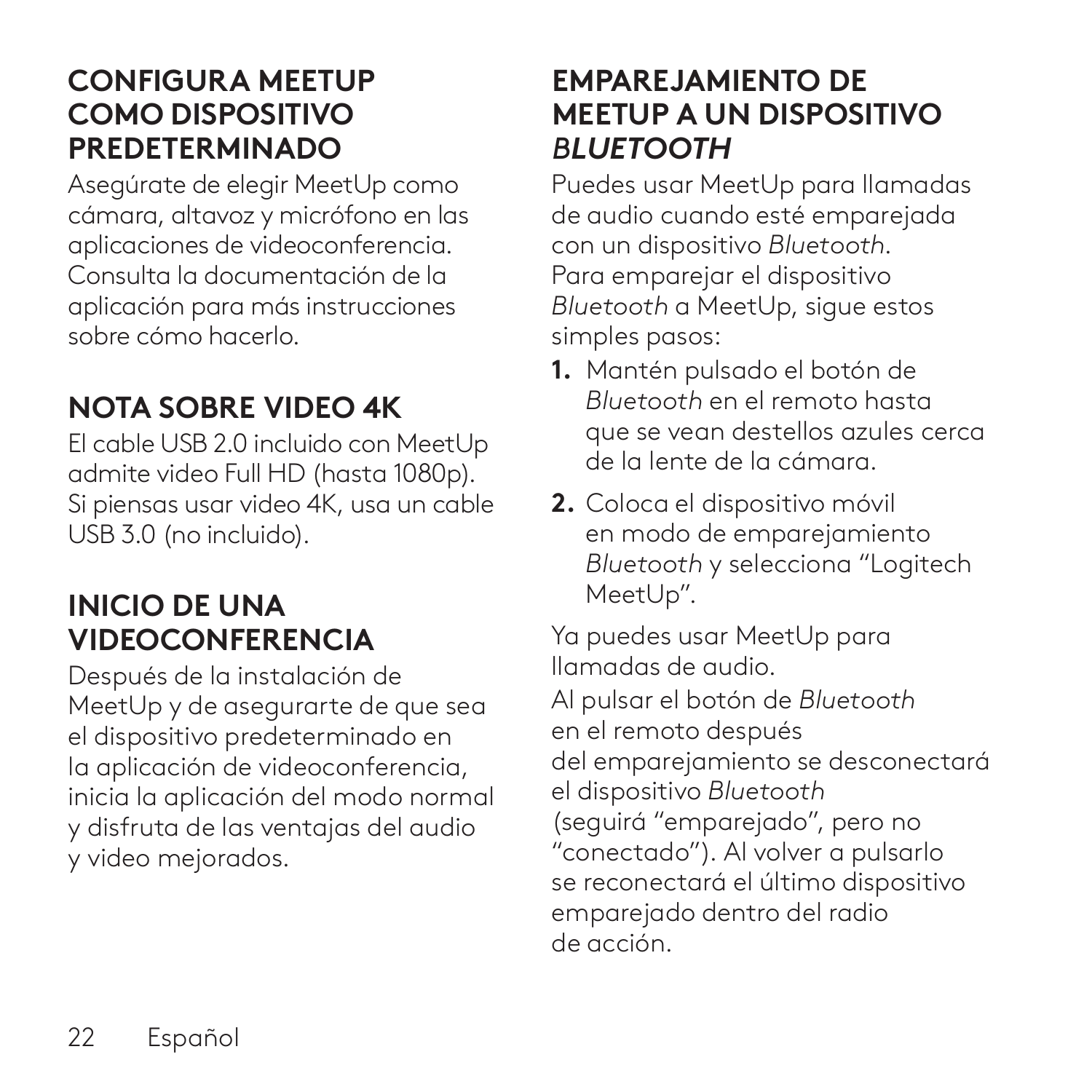#### **EMPAREJAMIENTO DEL REMOTO CON LA CÁMARA**

La cámara y el remoto vienen emparejados de fábrica.

Sin embargo, si tienes que emparejar un remoto con la cámara (como al sustituir un remoto extraviado), haz lo siguiente:

- **1.** Mantén pulsado el botón en la parte posterior de la cámara hasta que el LED emita destellos azules.
- **2.** Mantén pulsado el botón de *Bluetooth* en el remoto durante 10 segundos para activar el modo de emparejamiento.
- **3.** Cuando el remoto y la cámara estén emparejados, el LED dejará de emitir destellos.
- **4.** Si el emparejamiento falla, el LED seguirá emitiendo destellos. Inicia desde el paso 2 y repite.

# **PARA OBTENER MÁS INFORMACIÓN**

Encontraré información adicional sobre MeetUp, que incluye:

- Preguntas más habituales
- Software para activar funciones en varias aplicaciones
- Cómo pedir piezas de repuesto
- Y más en **www.Logitech.com/MeetUp**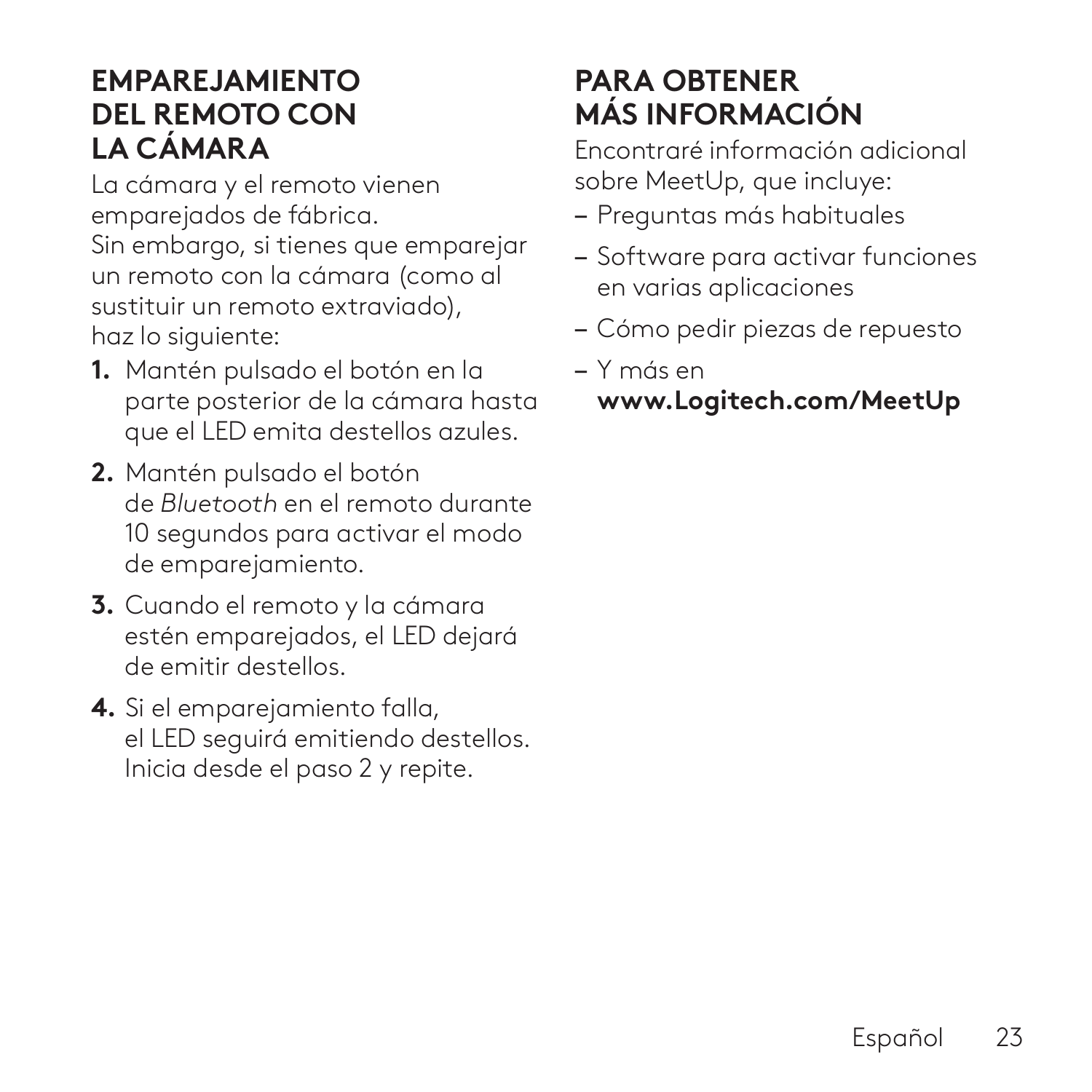# **ITENS INCLUÍDOS NA EMBALAGEM**



- **1.** Unidade de câmara e altifalante MeetUp
- **2.** Controlo remoto
- **3.** Cabo USB de 5 m
- **4.** Adaptador de alimentação
- **5.** Suporte de montagem na parede
- **6.** Hardware de montagem na parede
- **7.** Documentação

24 Português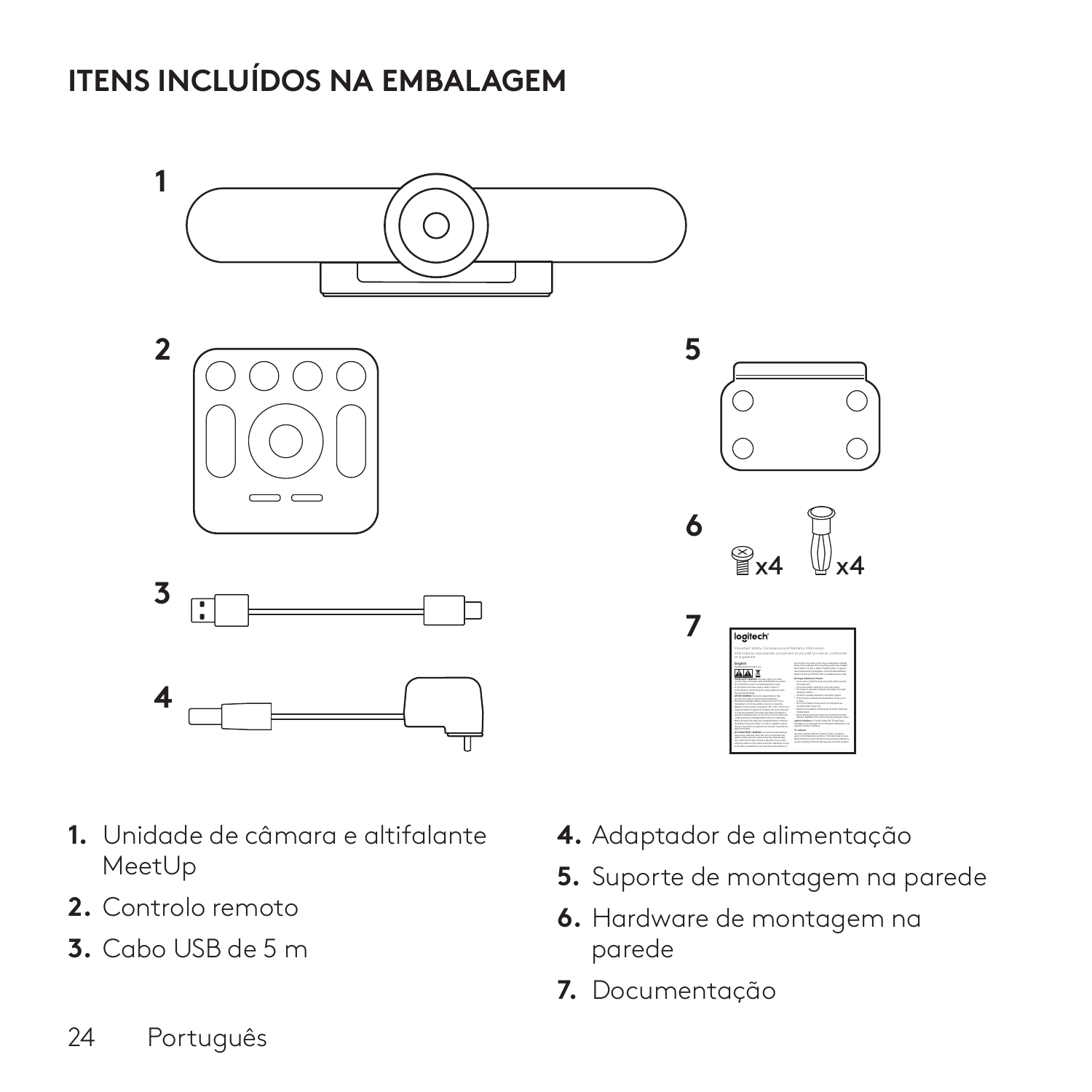# **IDENTIFICAÇÃO DE COMPONENTES**

# ALTIFALANTE DA CÂMARA



- **1.** Ranhura de segurança
- **2.** Emparelhamento do controlo remoto
- **3.** USB
- **4.** Alimentação
- **5.** Microfone de expansão opcional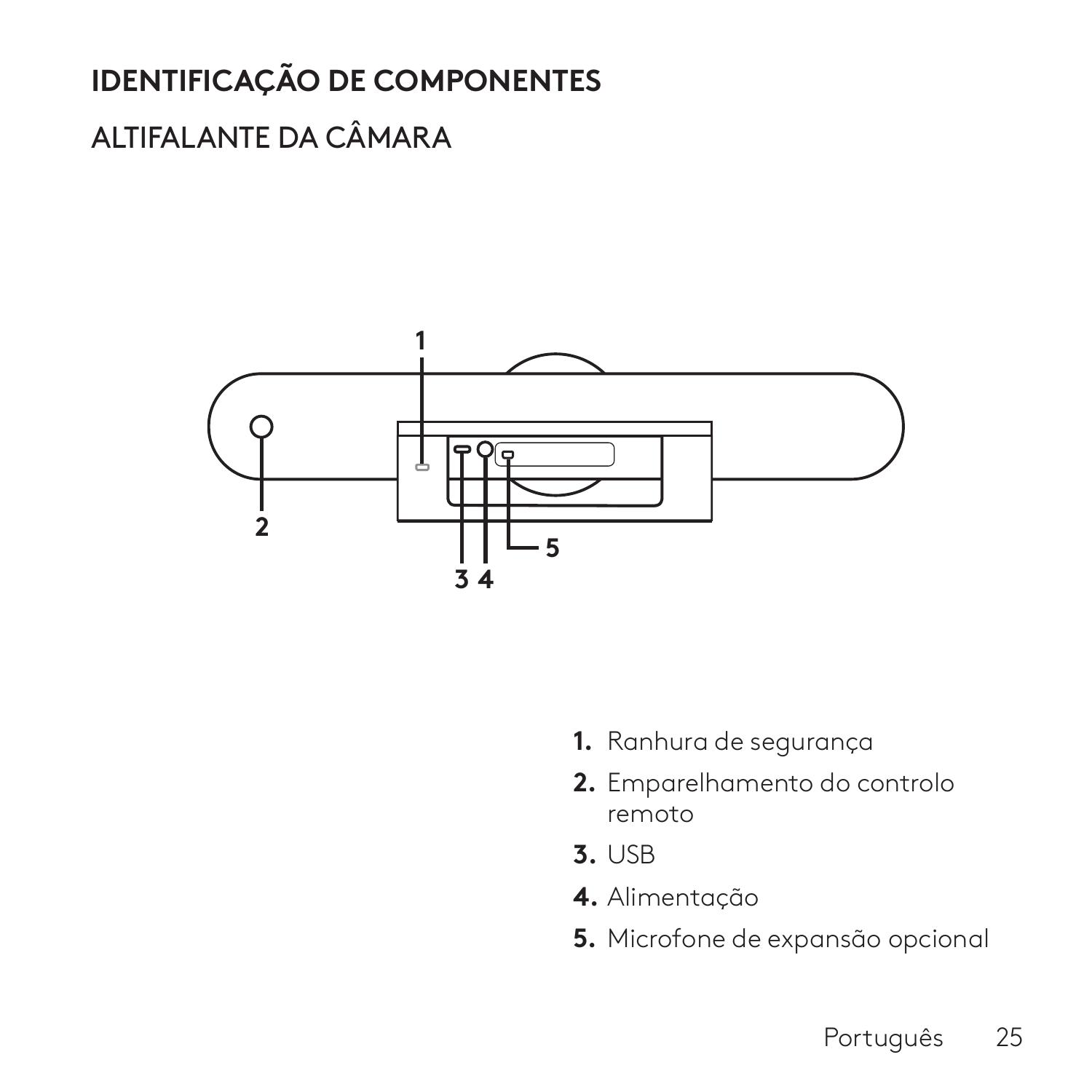### CONTROLO REMOTO



- **1.** Silenciar microfone
- **2.** Atender chamada
- **3.** Terminar chamada
- **4.** Emparelhamento *Bluetooth*®
- **5.** Aumentar/diminuir o volume
- **6.** Ampliar/reduzir
- **7.** Rodar/inclinar câmara
- **8.** Início da câmara
- **9.** Predefinição da câmara
	- \* Tenha em atenção que nem todas as aplicações suportam os botões de atender e terminar chamada.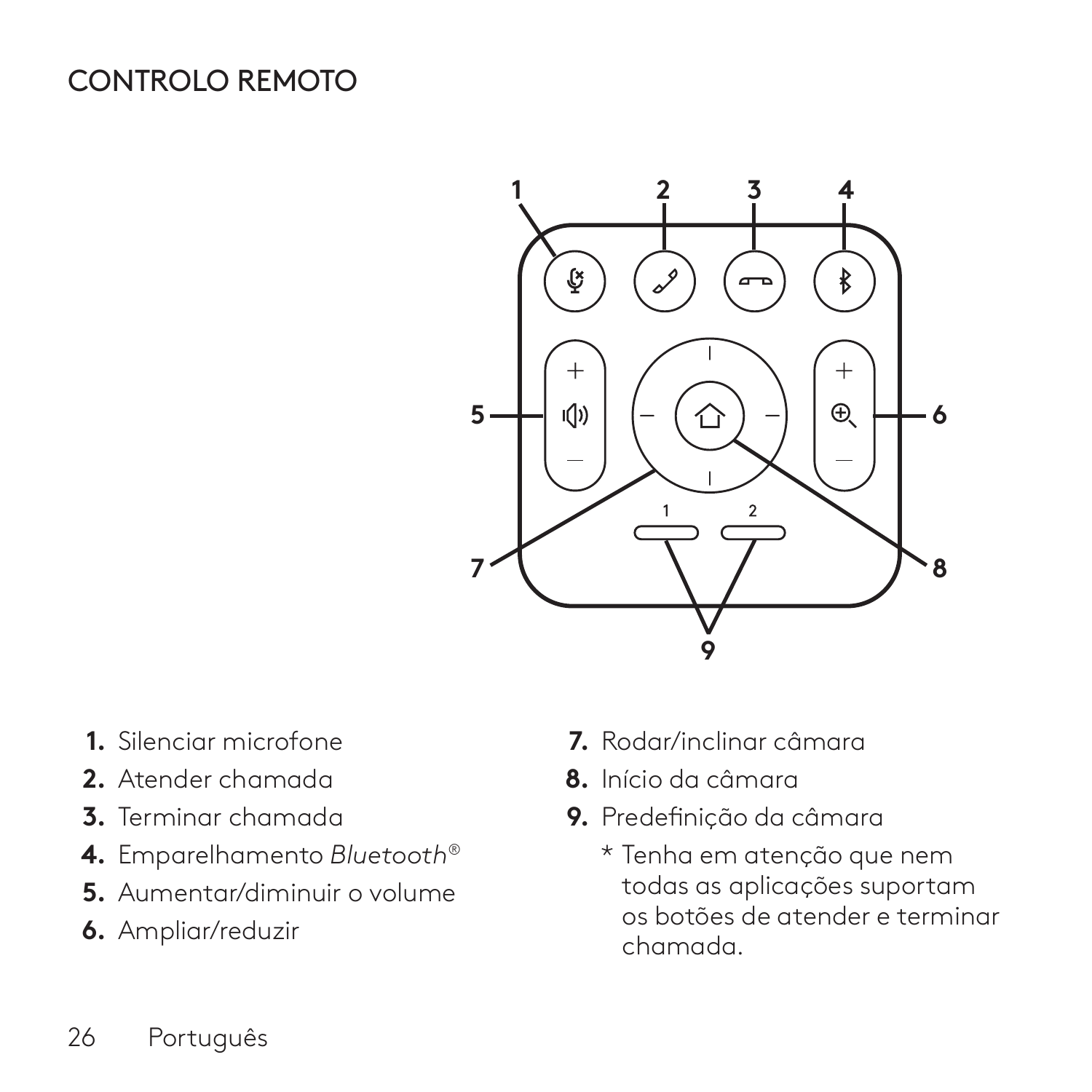**Obrigado por adquirir o MeetUp.** Acreditamos que irá verificar que o campo de visão extra largo ajuda toda a gente a sentir-se incluída na reunião, melhorando a comunicação.

# **COLOCAÇÃO**

Recomendamos que coloque a câmara o mais próxima possível do nível dos olhos. Normalmente, obtêm-se os melhores resultados quando se coloca em baixo do monitor.

- **1.** Coloque numa mesa ou estante próximas do monitor.
- **2.** Ligue os cabos.
- **3.** Montagem na parede:
	- **a.** Fixe o suporte na parede. Utilize o tipo de parafusos adequado ao seu tipo de parede.



**b.** Fixe a câmara no suporte.



**4.** Montagem na TV: Está disponível um suporte de montagem em TV em Logitech.com.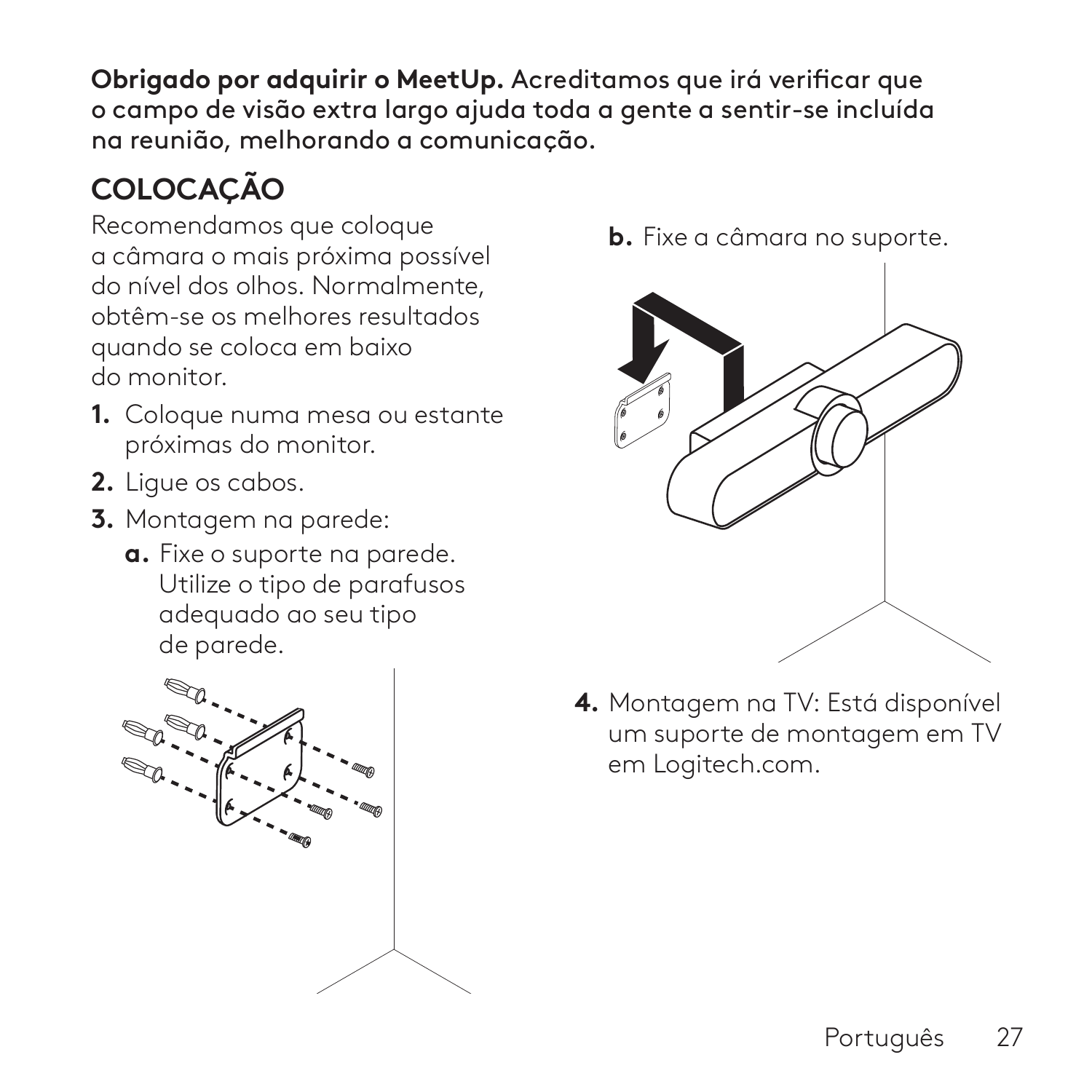# **LIGAÇÃO**

Ligar o MeetUp é sempre igual, caso pretenda utilizar um computador dedicado numa sala ou caso os membros da equipa tragam um computador portátil para a sala para dirigir a reunião.

**1.** Ligue o MeetUp à alimentação.



**2.** Ligue o cabo USB do MeetUp ao computador.



**3.** Ligue a TV ao computador.



Diagrama de todas as ligações:

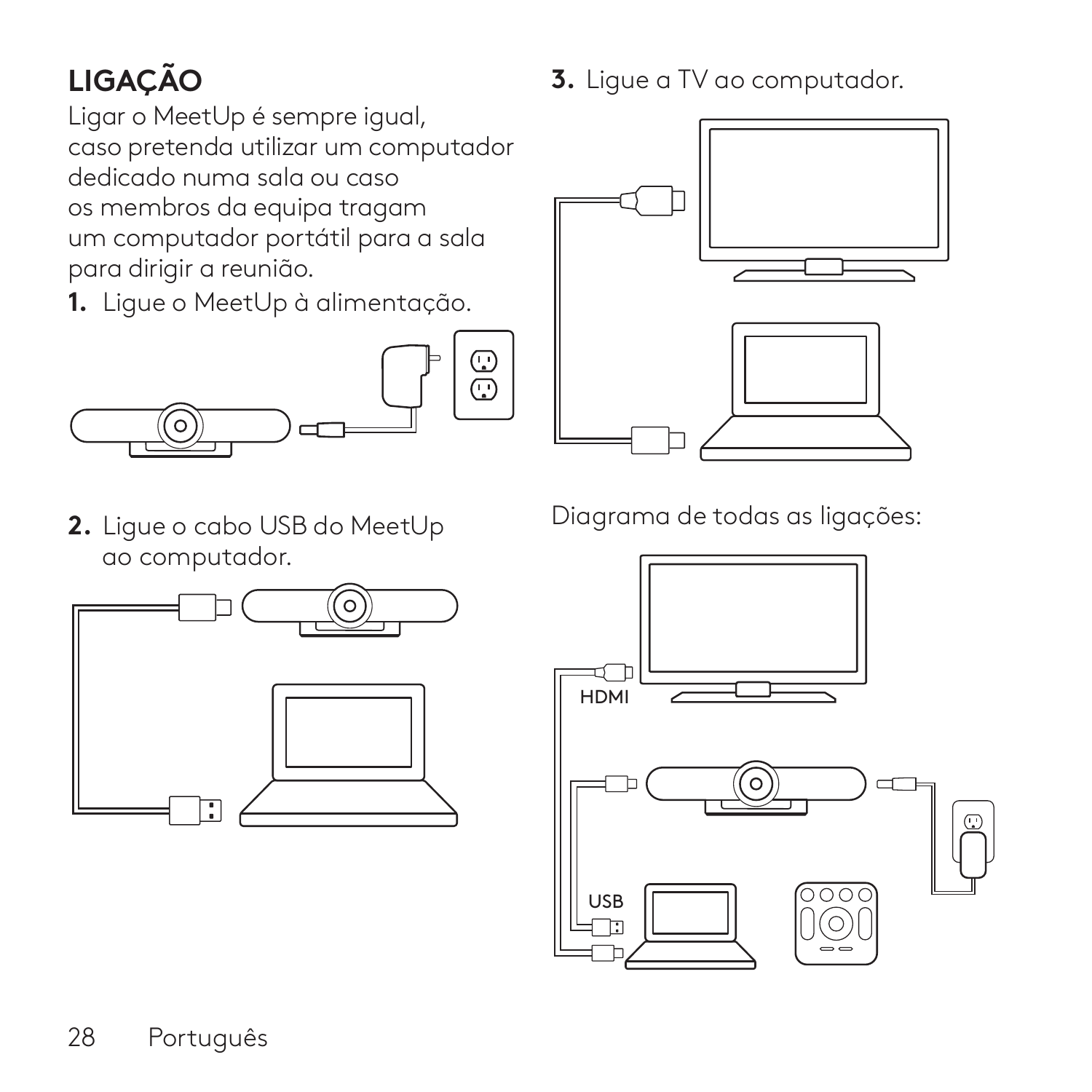### **TORNAR O MEETUP O DISPOSITIVO PREDEFINIDO**

Certifique-se de que o MeetUp está seleccionado como câmara, altifalante e microfone nas aplicações de conferência de vídeo. Consulte a documentação da aplicação para obter instruções adicionais acerca de como efectuar esta acção.

#### **NOTA RELACIONADA COM O VÍDEO 4K**

O cabo USB 2.0 incluído no MeetUp suporta vídeo Full HD (até 1080 p). Se pretender utilizar vídeo 4k, utilize um cabo USB 3.0 (não incluído).

#### **INICIAR UMA CHAMADA DE VÍDEO**

Após instalar o MeetUp e certificarse de que é o dispositivo predefinido na aplicação de conferência de vídeo, inicie simplesmente a aplicação normalmente e desfrute das vantagens de áudio e vídeo melhorados.

### **EMPARELHAR O MEETUP COM UM DISPOSITIVO** *BLUETOOTH*

Pode utilizar o MeetUp para chamadas de áudio quando estiver emparelhado com um dispositivo *Bluetooth*. Para emparelhar o dispositivo *Bluetooth* com o MeetUp, sigas este simples passo:

- **1.** Mantenha premido o botão *Bluetooth* no controlo remoto até ver uma luz intermitente azul junto da lente da câmara.
- **2.** Coloque o dispositivo móvel em modo de emparelhamento *Bluetooth* e seleccione "Logitech MeetUp".

Está agora pronto para utilizar o MeetUp para chamadas de áudio. Premir o botão *Bluetooth* no controlo remoto após o emparelhamento desliga o dispositivo *Bluetooth* (continuará "emparelhado", mas não "ligado"). Premi-lo novamente restabelece ligação com o último dispositivo emparelhado dentro do alcance.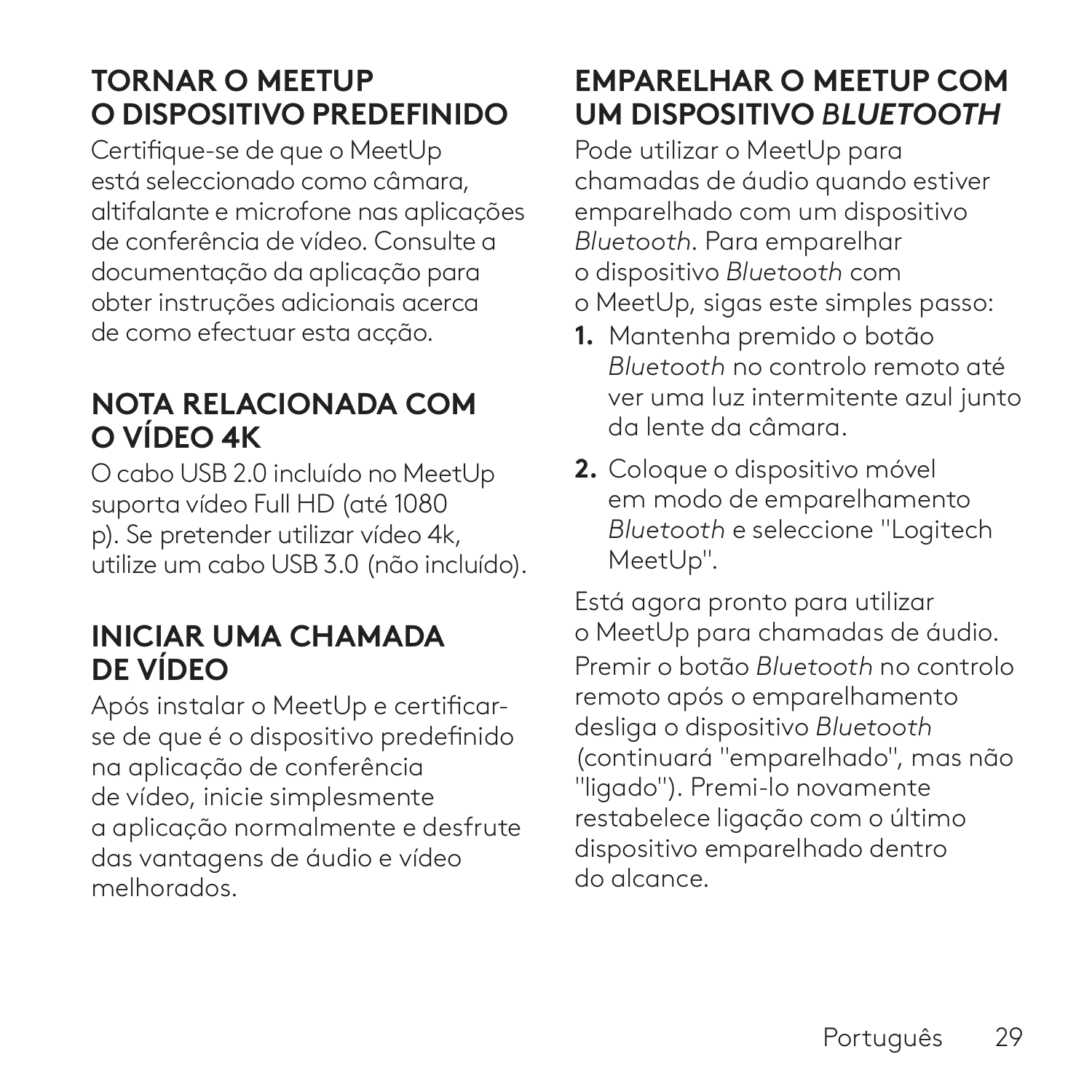### **EMPARELHAR O CONTROLO REMOTO COM A CÂMARA**

A câmara e o controlo remoto estão emparelhados de fabrico. No entanto, se for necessário emparelhar um controlo remoto com a câmara (ao substituir um controlo remoto perdido, por exemplo), efectue o seguinte:

- **1.** Mantenha premido o botão na parte posterior da câmara até que o LED fique intermitente a azul.
- **2.** Mantenha premido o botão *Bluetooth* no controlo remoto durante 10 segundos para o colocar em modo de emparelhamento.
- **3.** Quando o controlo remoto e a câmara estiverem emparelhados, o LED deixará de estar intermitente.
- **4.** Se o emparelhamento falhar, os LED continuarão intermitentes. Comece no passo 2 e repita o processo.

### **PARA OBTER MAIS INFORMAÇÕES**

Pode encontrar informações adicionais sobre o MeetUp, incluindo:

- Perguntas frequentes
- Software para activar funções em várias aplicações
- Como encomendar peças de substituição
- E muito mais em **www.Logitech.com/MeetUp**